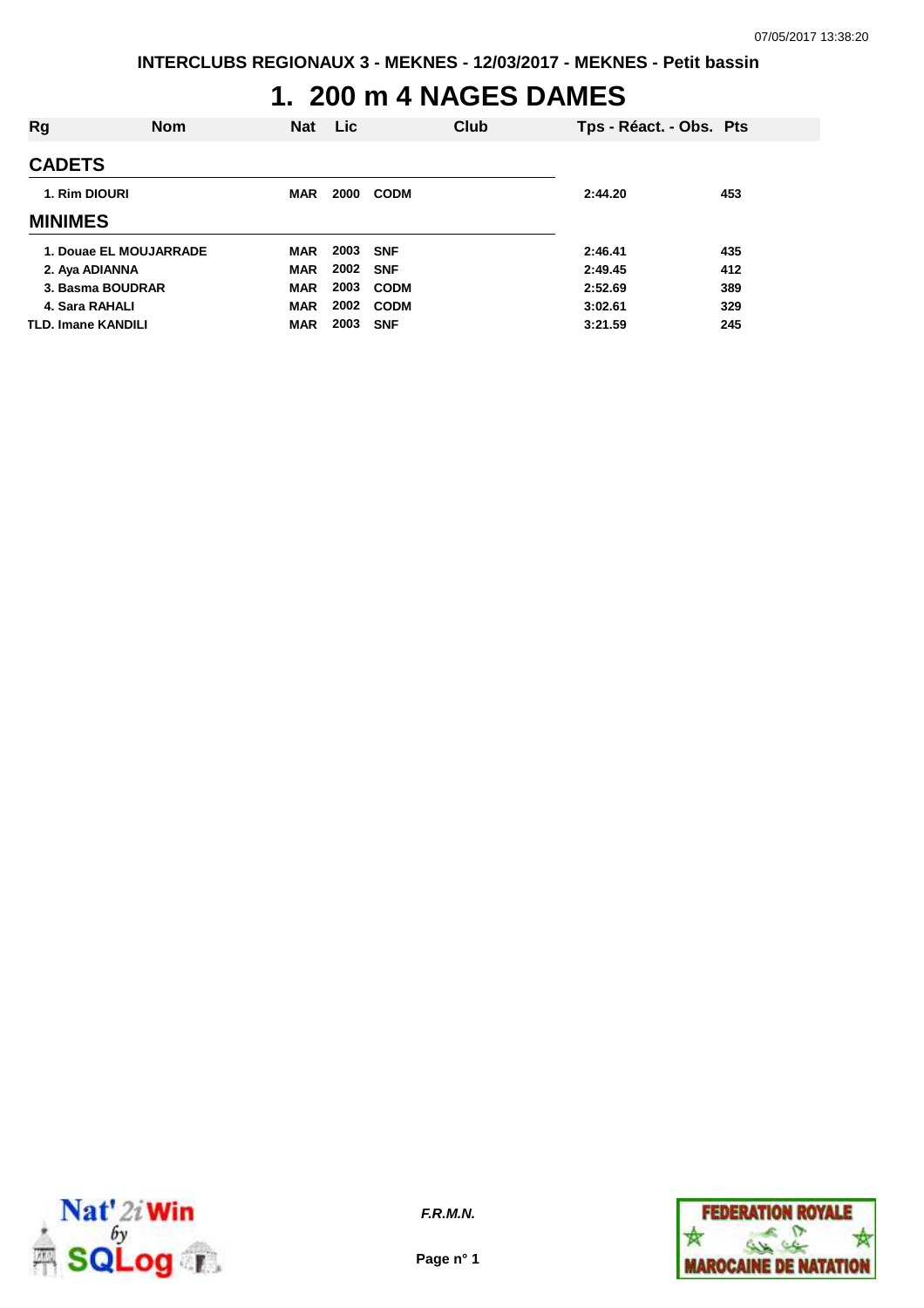## **2. 200 m 4 NAGES MESSIEURS**

| Rg             | <b>Nom</b>              | <b>Nat</b> | Lic  | Club        | Tps - Réact. - Obs. Pts |     |
|----------------|-------------------------|------------|------|-------------|-------------------------|-----|
| <b>SENIORS</b> |                         |            |      |             |                         |     |
|                | 1. Said SABER           | <b>MAR</b> | 1995 | <b>CODM</b> | 2:13.08                 | 634 |
|                | 2. Nouamane HAOUATI     | <b>MAR</b> | 1997 | <b>USF</b>  | 2:23.82                 | 502 |
| <b>JUNIORS</b> |                         |            |      |             |                         |     |
|                | 1. Karim AMARTI         | <b>MAR</b> | 1998 | <b>USF</b>  | 2:27.18                 | 469 |
|                | 2. Khalil ISMAILI       | <b>MAR</b> | 1998 | <b>CODM</b> | 2:27.22                 | 468 |
|                | 3. Omar NABOUCHE        | <b>MAR</b> | 1999 | <b>CODM</b> | 2:27.70                 | 464 |
|                | 4. Hicham TIJARI        | <b>MAR</b> | 1998 | <b>CODM</b> | 2:28.03                 | 461 |
| <b>CADETS</b>  |                         |            |      |             |                         |     |
|                | 1. Abdeljabbar REGRAGUI | <b>MAR</b> | 2001 | <b>CODM</b> | 2:15.26                 | 604 |
|                | 2. El Mehdi SMOUNI      | <b>MAR</b> | 2000 | <b>CODM</b> | 2:23.82                 | 502 |
|                | 3. Abdellah ETTALBI     | <b>MAR</b> | 2000 | <b>CODM</b> | 2:23.96                 | 501 |
|                | 4. Marouane RAJI        | <b>MAR</b> | 2000 | <b>CODM</b> | 2:26.28                 | 477 |
|                | 5. Sami HAMOUCHANE      | <b>MAR</b> | 2000 | <b>CODM</b> | 2:27.48                 | 466 |
|                | 6. Akram Oussama ARROUD | <b>MAR</b> | 2000 | <b>CODM</b> | 2:33.19                 | 416 |
| <b>MINIMES</b> |                         |            |      |             |                         |     |
|                | 1. Monssif Hamza TIJARI | <b>MAR</b> | 2002 | <b>CODM</b> | 2:20.52                 | 539 |
|                | 2. Oussama EL MOUSSAMI  | <b>MAR</b> | 2003 | <b>CODM</b> | 2:36.09                 | 393 |
|                | 3. Adnane BENADADA      | <b>MAR</b> | 2003 | <b>SNF</b>  | 2:38.93                 | 372 |
|                | 4. Omar ALAMI OUAZZANI  | <b>MAR</b> | 2002 | <b>CODM</b> | 2:42.23                 | 350 |
|                | 5. Walid EL BOURAKKADI  | <b>MAR</b> | 2003 | <b>SNF</b>  | 2:51.75                 | 295 |
|                | 6. Aymane HAOULANI      | <b>MAR</b> | 2003 | <b>CODM</b> | 3:02.57                 | 245 |
|                | <b>TLD. Walid RHZAL</b> | <b>MAR</b> | 2003 | <b>UNO</b>  | 3:07.10                 | 228 |



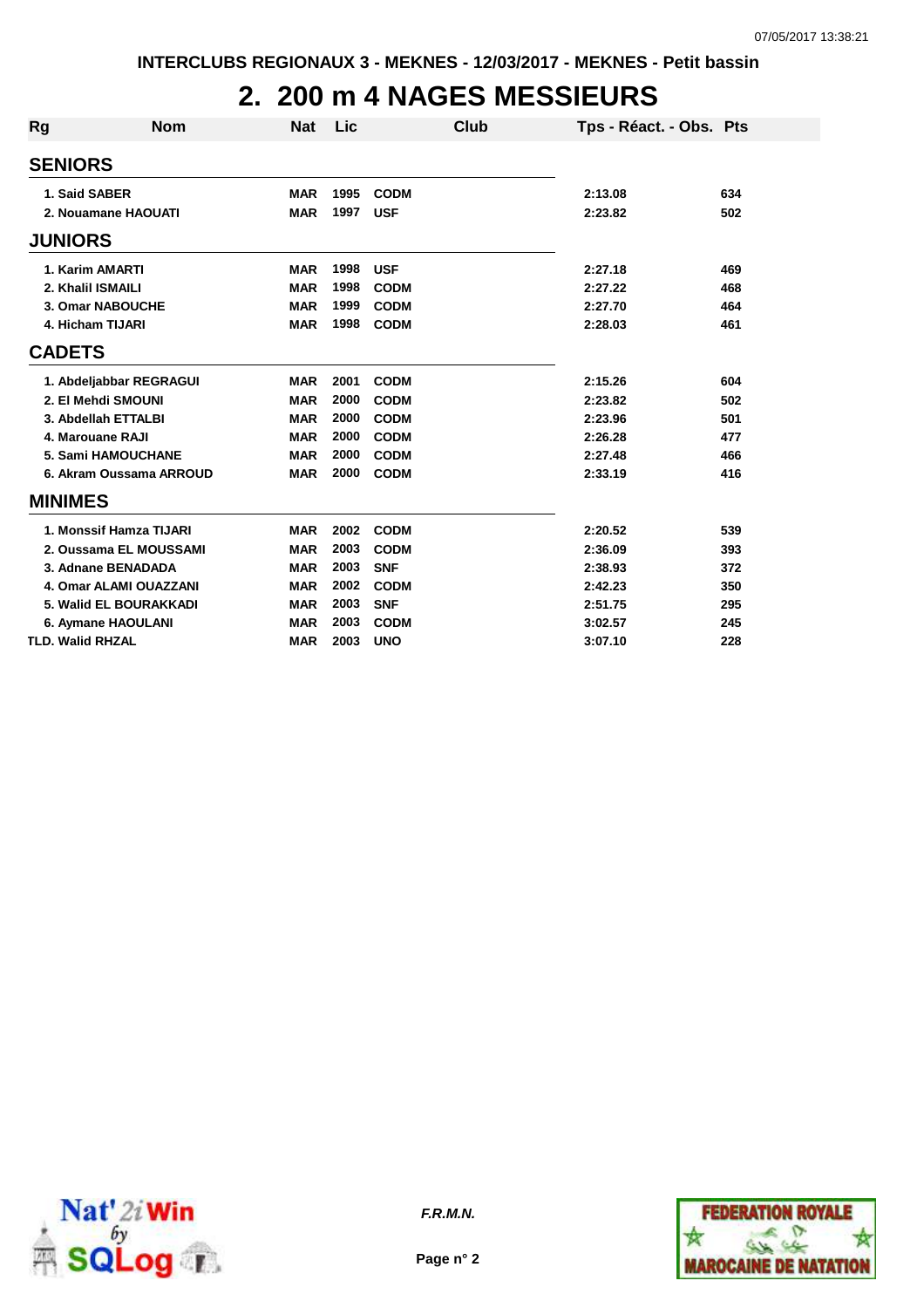# **3. 50 m BRASSE DAMES**

| <b>Rg</b>                 | <b>Nom</b>                 | <b>Nat</b> | Lic  | Club        | Tps - Réact. - Obs. Pts |     |
|---------------------------|----------------------------|------------|------|-------------|-------------------------|-----|
| <b>SENIORS</b>            |                            |            |      |             |                         |     |
|                           | 1. Khaoula DJEBLI          | <b>MAR</b> | 1996 | <b>CODM</b> | 40.19                   | 409 |
| <b>JUNIORS</b>            |                            |            |      |             |                         |     |
|                           | 1. Oumaima ZNAGUI          | <b>MAR</b> | 1998 | <b>USF</b>  | 41.63                   | 368 |
| <b>CADETS</b>             |                            |            |      |             |                         |     |
|                           | 1. Meryem RHLIL            | <b>MAR</b> | 2001 | <b>CODM</b> | 40.20                   | 409 |
|                           | 2. Aya EL HAOUAT           | <b>MAR</b> | 2001 | <b>MAS</b>  | 40.25                   | 407 |
|                           | 3. Hajar BOUBRIK           | <b>MAR</b> | 2001 | <b>SNF</b>  | 44.54                   | 300 |
| <b>MINIMES</b>            |                            |            |      |             |                         |     |
|                           | 1. Hiba LAKNIT             | <b>MAR</b> | 2002 | <b>CODM</b> | 35.19                   | 609 |
|                           | 2. Oumayma ETTALBI         | <b>MAR</b> | 2003 | <b>CODM</b> | 36.13                   | 563 |
|                           | 3. Salma REGRAGUI          | <b>MAR</b> | 2002 | <b>USF</b>  | 41.28                   | 377 |
|                           | 4. Fatima Zahrae AIT TALEB | <b>MAR</b> | 2003 | <b>CODM</b> | 42.48                   | 346 |
|                           | 5. Douae MOUTAOUAKIL       | <b>MAR</b> | 2003 | <b>SNF</b>  | 43.39                   | 325 |
|                           | 6. Meriem ZNAGUI           | <b>MAR</b> | 2002 | <b>USF</b>  | 44.81                   | 295 |
|                           | 7. Lina EL MARJANI         | <b>MAR</b> | 2003 | <b>USF</b>  | 46.47                   | 264 |
|                           | 8. Yassmine FADILA         | <b>MAR</b> | 2002 | <b>SNF</b>  | 46.55                   | 263 |
|                           | 9. Fatima Zahra HSSINOU    | <b>MAR</b> | 2003 | <b>USF</b>  | 47.47                   | 248 |
|                           | <b>TLD. Boutaina OUALI</b> | <b>MAR</b> | 2003 | <b>CAT</b>  | 49.03                   | 225 |
| <b>TLD. Yousra HASBI</b>  |                            | <b>MAR</b> | 2003 | <b>USF</b>  | 50.80                   | 202 |
| <b>TLD. Hajar LOUDIYI</b> |                            | <b>MAR</b> | 2003 | A.C.N.T     | 52.53                   | 183 |
| <b>TLD. Hiba AMEUR</b>    |                            | <b>MAR</b> | 2002 | A.C.N.T     | 54.75                   | 161 |



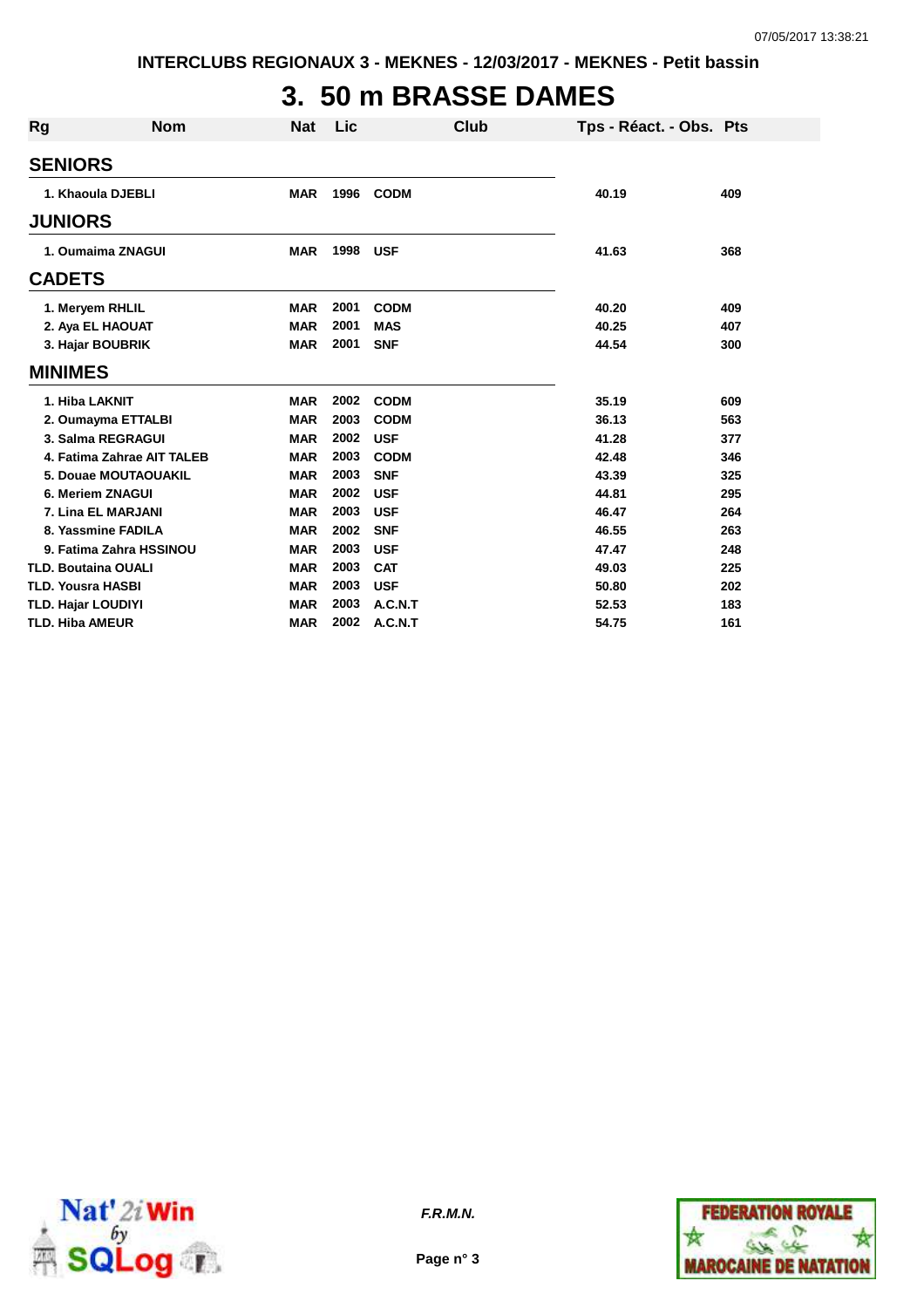#### **4. 50 m BRASSE MESSIEURS**

| <b>Rg</b> | <b>Nom</b>                    | <b>Nat</b> | Lic  | Club        | Tps - Réact. - Obs. Pts |     |
|-----------|-------------------------------|------------|------|-------------|-------------------------|-----|
|           | <b>SENIORS</b>                |            |      |             |                         |     |
|           | 1. Ahmed Reda ENNAIM          | <b>MAR</b> | 1996 | <b>CODM</b> | 30.21                   | 688 |
|           | 2. Youssef AMRI JAMI          | <b>MAR</b> | 1997 | <b>SNF</b>  | 34.55                   | 460 |
|           | <b>JUNIORS</b>                |            |      |             |                         |     |
|           | 1. Ali SADOUK                 | <b>MAR</b> | 1999 | <b>USF</b>  | 31.28                   | 620 |
|           | 2. Khalil ISMAILI             | <b>MAR</b> | 1998 | <b>CODM</b> | 32.83                   | 536 |
|           | 3. Hicham MEKKAOUI            | <b>MAR</b> | 1999 | <b>CODM</b> | 34.63                   | 456 |
|           | 4. El Mehdi MIMOUNI           | <b>MAR</b> | 1998 | <b>UNO</b>  | 38.03                   | 345 |
|           | <b>CADETS</b>                 |            |      |             |                         |     |
|           | 1. Med Yassine BOUKHARI       | <b>MAR</b> | 2001 | <b>CODM</b> | 31.83                   | 588 |
|           | 2. Abdellah ETTALBI           | <b>MAR</b> | 2000 | <b>CODM</b> | 34.13                   | 477 |
|           | 2. Hamza BENNOUNA             | <b>MAR</b> | 2000 | <b>USF</b>  | 34.13                   | 477 |
|           | 4. Ilyas BOUDENE              | <b>MAR</b> | 2001 | <b>MAS</b>  | 35.34                   | 429 |
|           | 5. Omar FILALI                | <b>MAR</b> | 2001 | <b>USF</b>  | 35.63                   | 419 |
|           | 6. Mohammed SEFRAOUI          | <b>MAR</b> | 2000 | <b>UNO</b>  | 35.75                   | 415 |
|           | <b>7. Driss BENCHEIKH</b>     | <b>MAR</b> | 2001 | <b>USF</b>  | 36.78                   | 381 |
|           | <b>MINIMES</b>                |            |      |             |                         |     |
|           | 1. Walid DEQQAOUI             | <b>MAR</b> | 2003 | <b>USF</b>  | 34.77                   | 451 |
|           | 2. Ayman MEFETTAR             | <b>MAR</b> | 2003 | <b>SNF</b>  | 35.05                   | 440 |
|           | 3. Sami SAMRAH                | <b>MAR</b> | 2003 | <b>CODM</b> | 35.69                   | 417 |
|           | 4. Omar Ahmed ZOUITEN         | <b>MAR</b> | 2002 | <b>MAS</b>  | 35.88                   | 410 |
|           | 5. Youssef EL YAZAMI ADLI     | <b>MAR</b> | 2002 | <b>USF</b>  | 36.71                   | 383 |
|           | 6. Zakaria BEJJI              | <b>MAR</b> | 2003 | <b>CODM</b> | 38.90                   | 322 |
|           | 7. Youssef KADIRI HASSANI     | <b>MAR</b> | 2003 | <b>SNF</b>  | 41.00                   | 275 |
|           | 8. Yassine MIRI               | <b>MAR</b> | 2002 | <b>UNO</b>  | 42.49                   | 247 |
|           | 9. Othman RASSI               | <b>MAR</b> | 2002 | <b>UNO</b>  | 42.65                   | 244 |
|           | 10. Walid RHZAL               | <b>MAR</b> | 2003 | <b>UNO</b>  | 43.18                   | 235 |
|           | 11. Ahmed Adam BOUMLIK        | <b>MAR</b> | 2002 | <b>USF</b>  | 43.43                   | 231 |
|           | <b>12. Anass KEMMOUNE</b>     | <b>MAR</b> | 2003 | <b>SNF</b>  | 44.77                   | 211 |
|           | <b>TLD. Mohamed RASSI</b>     | <b>MAR</b> | 2002 | <b>UNO</b>  | 47.77                   | 174 |
|           | <b>TLD. Abderrahman RASSI</b> | <b>MAR</b> | 2002 | <b>UNO</b>  | 51.01                   | 142 |
|           | TLD. Abderrahmane AMMARA      | <b>MAR</b> | 2003 | <b>CAT</b>  | 53.44                   | 124 |



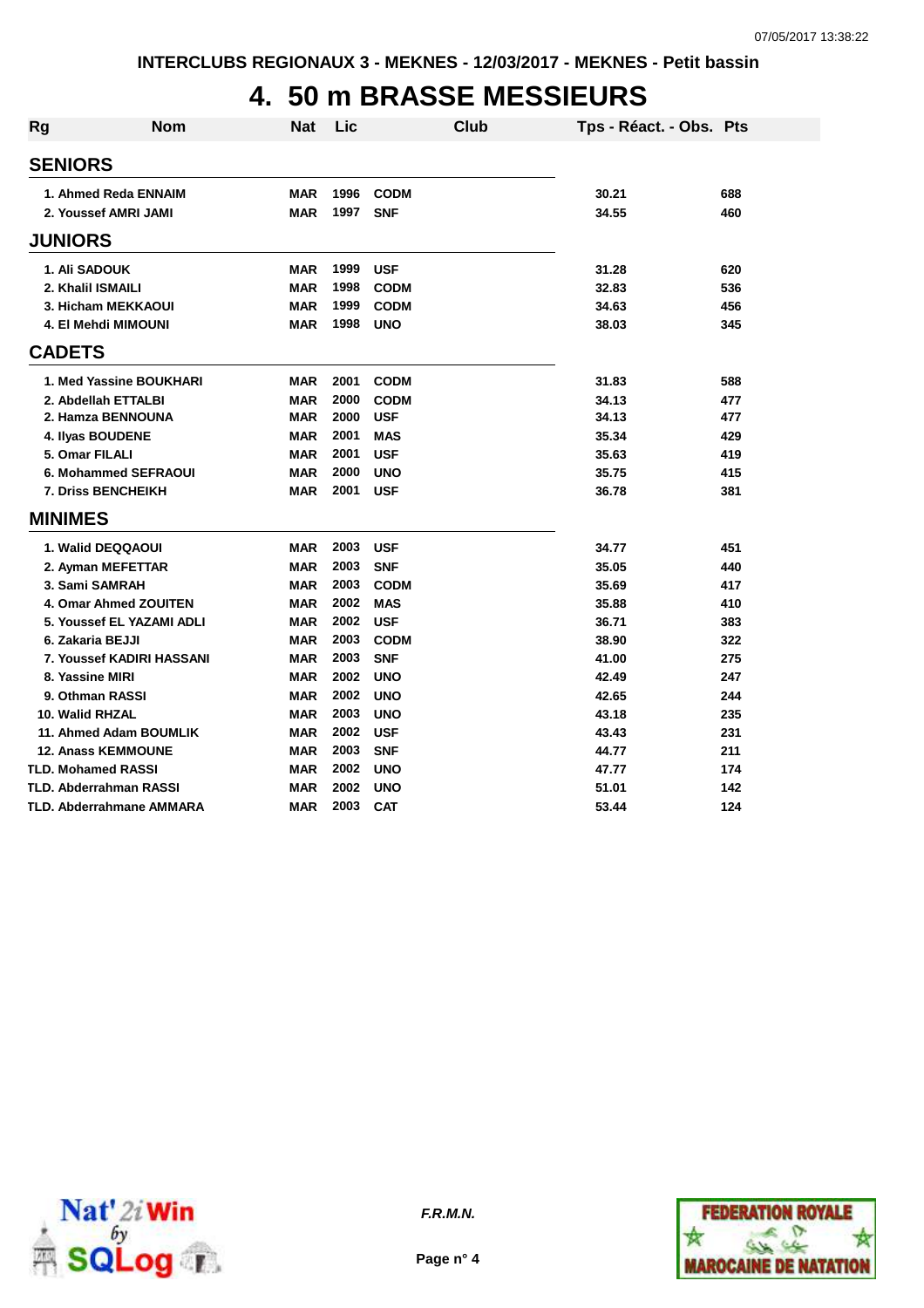## **5. 400 m NAGE LIBRE DAMES**

| Rg               | <b>Nom</b> | <b>Nat</b> | <b>Lic</b> | Club        | Tps - Réact. - Obs. Pts |     |
|------------------|------------|------------|------------|-------------|-------------------------|-----|
| <b>CADETS</b>    |            |            |            |             |                         |     |
| 1. Oumnia OUFRID |            | <b>MAR</b> | 2001       | <b>CODM</b> | 5:12.25                 | 444 |
| <b>MINIMES</b>   |            |            |            |             |                         |     |
| 1. Hajar SABER   |            | <b>MAR</b> | 2003       | <b>CODM</b> | 5:20.83                 | 410 |
| 2. Rim BENNANI   |            | <b>MAR</b> | 2002       | <b>CODM</b> | 5:34.73                 | 361 |
| 3. Rania DEHBI   |            | <b>MAR</b> | 2003       | <b>CODM</b> | 5:45.70                 | 327 |



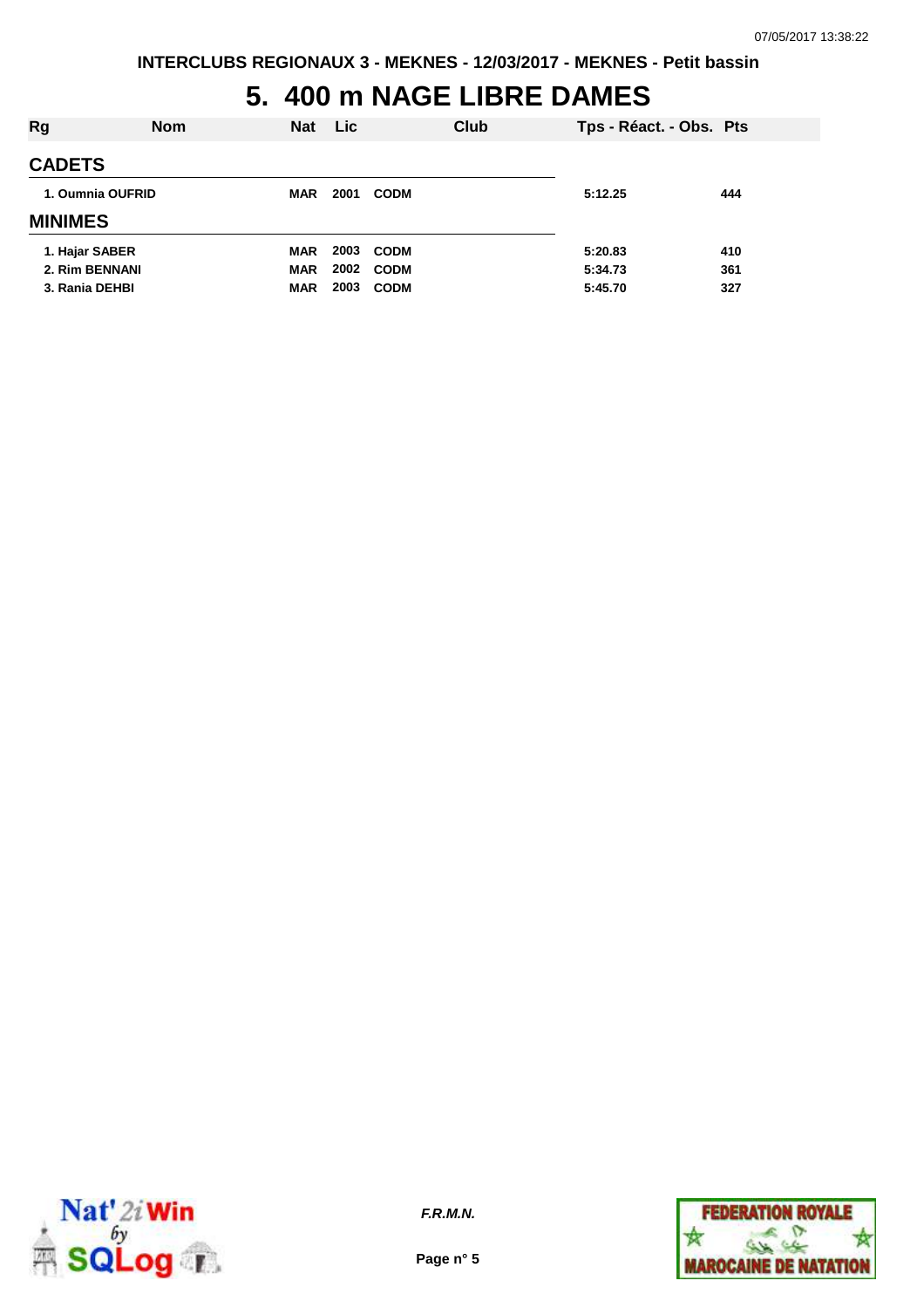### **6. 400 m NAGE LIBRE MESSIEURS**

| Rg                   | <b>Nom</b>             | <b>Nat</b> | Lic. |             | <b>Club</b> | Tps - Réact. - Obs. Pts |     |
|----------------------|------------------------|------------|------|-------------|-------------|-------------------------|-----|
| <b>SENIORS</b>       |                        |            |      |             |             |                         |     |
| 1. Said SABER        |                        | MAR        | 1995 | <b>CODM</b> |             | 4:16.16                 | 634 |
| 2. Ahmed Reda ENNAIM |                        | <b>MAR</b> | 1996 | <b>CODM</b> |             | 4:43.38                 | 468 |
| <b>MINIMES</b>       |                        |            |      |             |             |                         |     |
| 1. Adam SEDDOUK      |                        | <b>MAR</b> | 2003 | <b>CODM</b> |             | 4:52.20                 | 427 |
|                      | 2. Yasser ELMAMOUN     | <b>MAR</b> | 2003 | <b>CODM</b> |             | 5:01.44                 | 389 |
|                      | 3. Walid EL BOURAKKADI | <b>MAR</b> | 2003 | <b>SNF</b>  |             | 5:10.62                 | 355 |



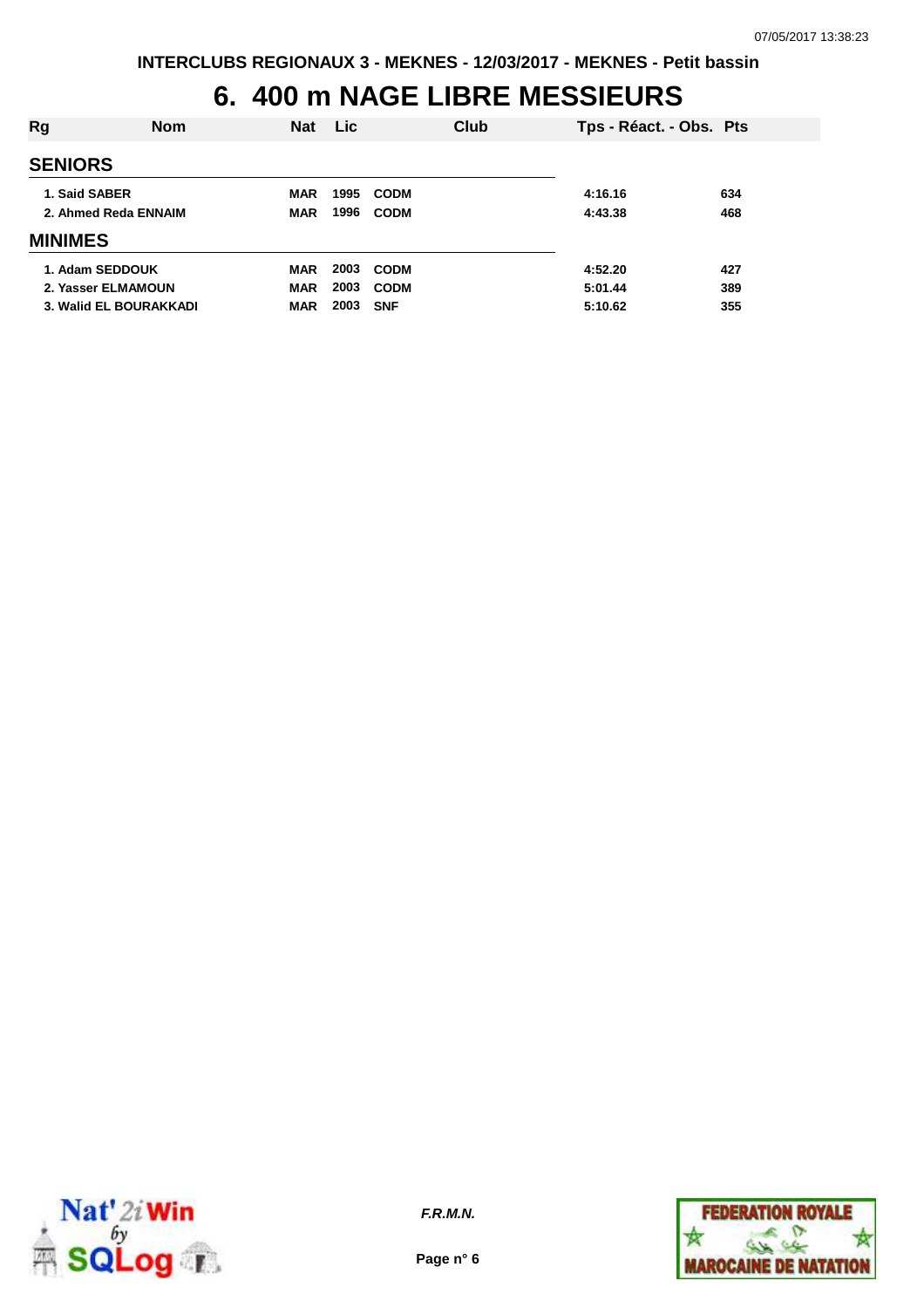# **7. 200 m DOS DAMES**

| Rg             | <b>Nom</b>                 | <b>Nat</b> | Lic  | Club        | Tps - Réact. - Obs. Pts |     |
|----------------|----------------------------|------------|------|-------------|-------------------------|-----|
| <b>CADETS</b>  |                            |            |      |             |                         |     |
|                | 1. Oumnia OUFRID           | <b>MAR</b> | 2001 | <b>CODM</b> | 2:39.06                 | 474 |
|                | 2. Meryem RHLIL            | <b>MAR</b> | 2001 | <b>CODM</b> | 2:51.64                 | 377 |
|                | 3. Hajar BOUBRIK           | <b>MAR</b> | 2001 | <b>SNF</b>  | 3:12.43                 | 267 |
| <b>MINIMES</b> |                            |            |      |             |                         |     |
|                | 1. Douae EL MOUJARRADE     | <b>MAR</b> | 2003 | <b>SNF</b>  | 2:47.88                 | 403 |
| 2. Rim BENNANI |                            | <b>MAR</b> | 2002 | <b>CODM</b> | 2:49.94                 | 389 |
| 2. Aya ADIANNA |                            | <b>MAR</b> | 2002 | <b>SNF</b>  | 2:49.94                 | 389 |
|                | 4. Basma BOUDRAR           | <b>MAR</b> | 2003 | <b>CODM</b> | 2:50.13                 | 387 |
| 5. Hajar SABER |                            | <b>MAR</b> | 2003 | <b>CODM</b> | 2:50.72                 | 383 |
| 6. Sara RAHALI |                            | <b>MAR</b> | 2002 | <b>CODM</b> | 3:00.21                 | 326 |
|                | 7. Fatima Zahrae AIT TALEB | <b>MAR</b> | 2003 | <b>CODM</b> | 3:01.69                 | 318 |
| 8. Rania DEHBI |                            | <b>MAR</b> | 2003 | <b>CODM</b> | 3:07.20                 | 291 |
|                | 9. Imane KANDILI           | <b>MAR</b> | 2003 | <b>SNF</b>  | 3:07.89                 | 287 |
|                | 10. Yassmine FADILA        | <b>MAR</b> | 2002 | <b>SNF</b>  | 3:14.62                 | 259 |



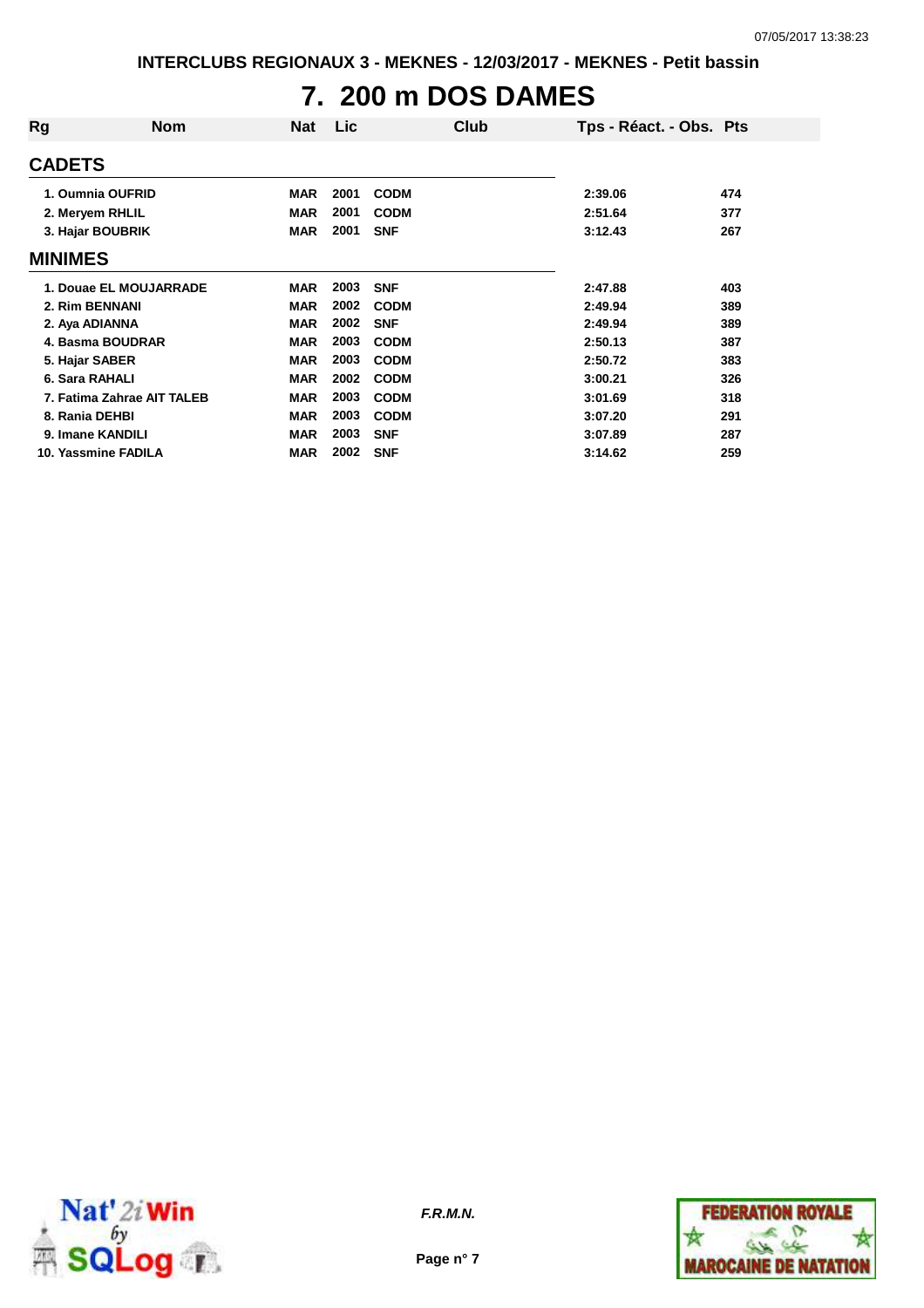## **8. 200 m DOS MESSIEURS**

| Rg               | <b>Nom</b>                   | <b>Nat</b> | <b>Lic</b> | Club        | Tps - Réact. - Obs. Pts |          |
|------------------|------------------------------|------------|------------|-------------|-------------------------|----------|
| <b>JUNIORS</b>   |                              |            |            |             |                         |          |
|                  | 1. Karim AMARTI              | <b>MAR</b> | 1998       | <b>USF</b>  | 2:25.44                 | 455      |
|                  | 2. Omar NABOUCHE             | <b>MAR</b> | 1999       | <b>CODM</b> | 2:27.31                 | 438      |
|                  | 3. Hicham MEKKAOUI           | <b>MAR</b> | 1999       | <b>CODM</b> | 2:28.55                 | 427      |
| <b>CADETS</b>    |                              |            |            |             |                         |          |
|                  | 1. Abdeljabbar REGRAGUI      | <b>MAR</b> | 2001       | <b>CODM</b> | 2:18.09                 | 532      |
|                  | 2. Med Yassine BOUKHARI      | <b>MAR</b> | 2001       | <b>CODM</b> | 2:21.61                 | 493      |
|                  | 3. El Mehdi SMOUNI           | <b>MAR</b> | 2000       | <b>CODM</b> | 2:22.14                 | 488      |
|                  | 4. Akram Oussama ARROUD      | <b>MAR</b> | 2000       | <b>CODM</b> | 2:30.72                 | 409      |
|                  | 5. Marouane RAJI             | <b>MAR</b> | 2000       | <b>CODM</b> | 2:31.16                 | 405      |
| 6. Omar FILALI   |                              | <b>MAR</b> | 2001       | <b>USF</b>  | 2:36.71                 | 364      |
|                  | 7. Ilyas BOUDENE             | <b>MAR</b> | 2001       | <b>MAS</b>  | 2:37.33                 | 360      |
|                  | <b>8. Driss BENCHEIKH</b>    | <b>MAR</b> | 2001       | <b>USF</b>  | 2:37.65                 | 357      |
|                  | 9. Abdellah KHARKHACH        | <b>MAR</b> | 2001       | <b>USF</b>  | 2:44.58                 | 314      |
|                  | <b>NC. Mohammed SEFRAOUI</b> | <b>MAR</b> | 2000       | <b>UNO</b>  | Disqual.                | $\bf{0}$ |
| <b>MINIMES</b>   |                              |            |            |             |                         |          |
|                  | 1. Omar Ahmed ZOUITEN        | <b>MAR</b> | 2002       | <b>MAS</b>  | 2:30.46                 | 411      |
|                  | 2. Adam SEDDOUK              | <b>MAR</b> | 2003       | <b>CODM</b> | 2:37.38                 | 359      |
|                  | 3. Ismail EL HAMOUMI         | <b>MAR</b> | 2002       | <b>USF</b>  | 2:38.28                 | 353      |
|                  | 4. Zakariae AMALI            | <b>MAR</b> | 2003       | <b>CODM</b> | 2:38.95                 | 349      |
|                  | 5. Ayman MEFETTAR            | <b>MAR</b> | 2003       | <b>SNF</b>  | 2:43.28                 | 322      |
| 6. Zakaria BEJJI |                              | <b>MAR</b> | 2003       | <b>CODM</b> | 3:02.92                 | 229      |
|                  | 7. Anass KEMMOUNE            | <b>MAR</b> | 2003       | <b>SNF</b>  | 3:05.77                 | 218      |



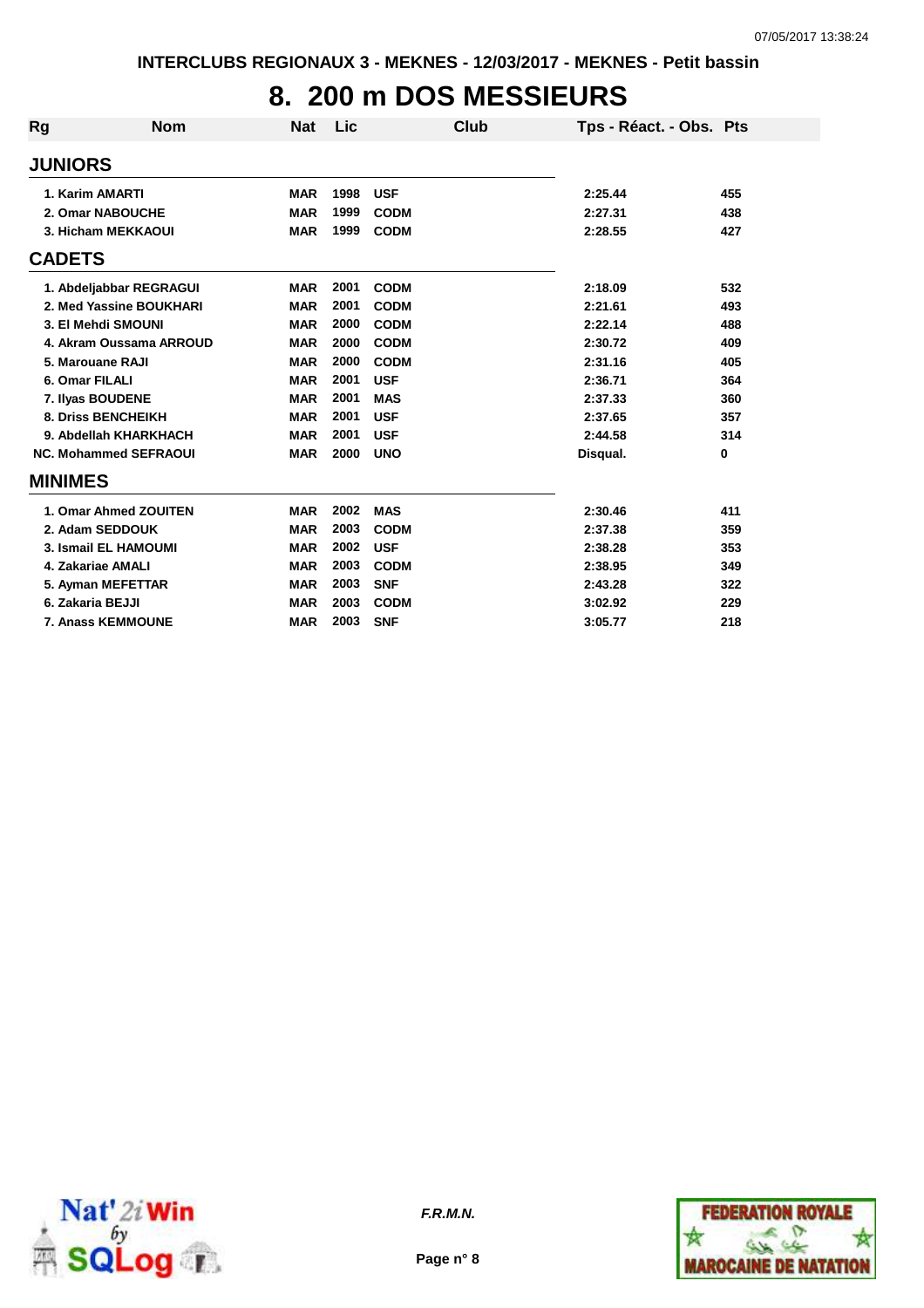#### **9. 100 m PAPILLON DAMES**

| Rg                 | <b>Nom</b> | <b>Nat</b> | <b>Lic</b> |             | Club | Tps - Réact. - Obs. Pts |     |
|--------------------|------------|------------|------------|-------------|------|-------------------------|-----|
| <b>CADETS</b>      |            |            |            |             |      |                         |     |
| 1. Rim DIOURI      |            | <b>MAR</b> | 2000       | <b>CODM</b> |      | 1:14.37                 | 426 |
| <b>MINIMES</b>     |            |            |            |             |      |                         |     |
| 1. Hiba LAKNIT     |            | MAR        |            | 2002 CODM   |      | 1:10.90                 | 492 |
| 2. Salma REGRAGUI  |            | <b>MAR</b> | 2002       | <b>USF</b>  |      | 1:15.00                 | 415 |
| 3. Oumayma ETTALBI |            | <b>MAR</b> | 2003       | <b>CODM</b> |      | 1:15.88                 | 401 |
| 4. Salma HOUITE    |            | <b>MAR</b> | 2003       | <b>USF</b>  |      | 1:35.84                 | 199 |
|                    |            |            |            |             |      |                         |     |



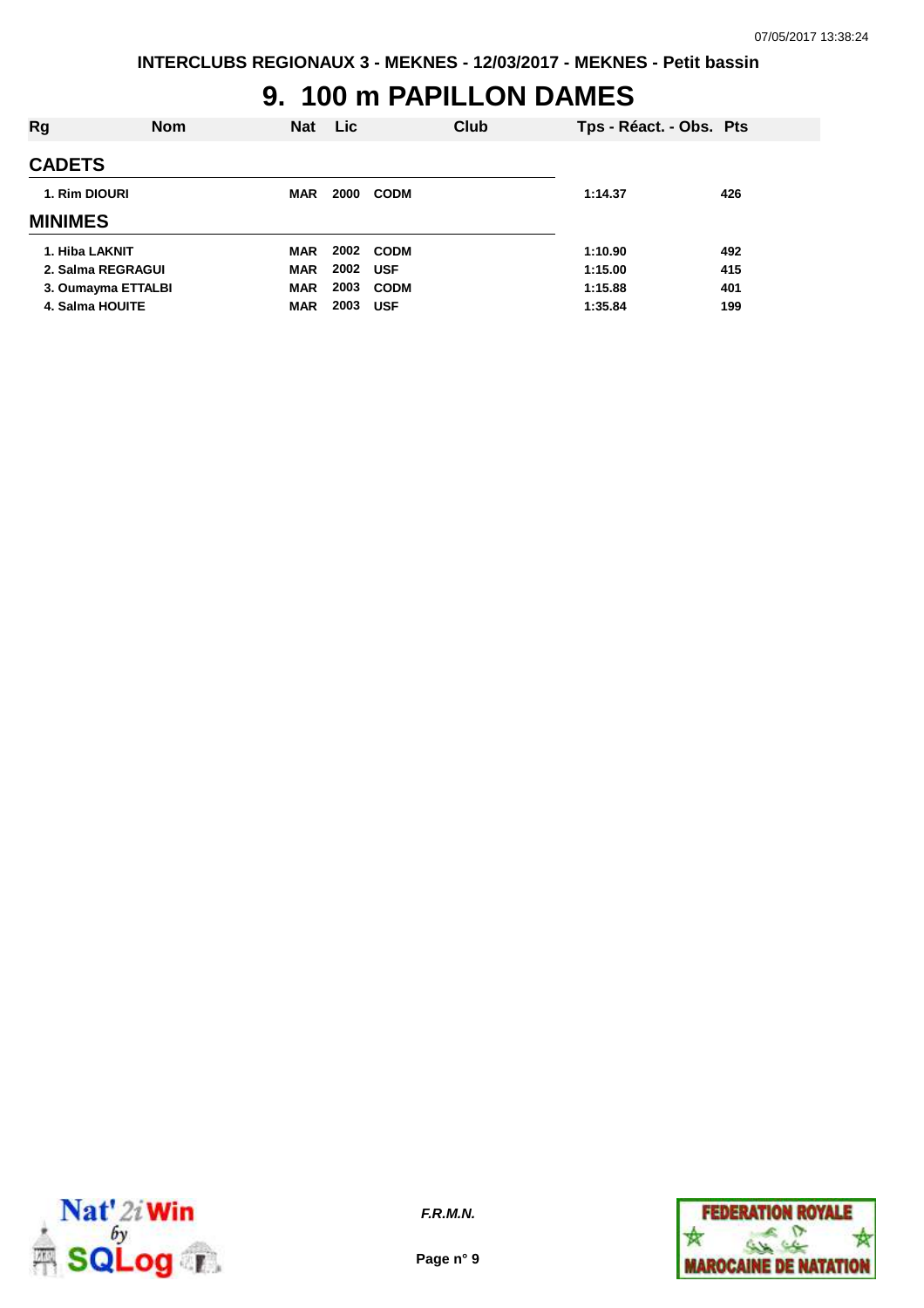### **10. 100 m PAPILLON MESSIEURS**

| Rg             | <b>Nom</b>                 | Nat        | Lic. | Club        |                | Tps - Réact. - Obs. Pts |
|----------------|----------------------------|------------|------|-------------|----------------|-------------------------|
| <b>SENIORS</b> |                            |            |      |             |                |                         |
|                | 1. Nouamane HAOUATI        | <b>MAR</b> | 1997 | <b>USF</b>  | 1:04.79        | 454                     |
| <b>JUNIORS</b> |                            |            |      |             |                |                         |
|                | 1. Ali SADOUK              | <b>MAR</b> | 1999 | <b>USF</b>  | 59.52          | 586                     |
|                | 2. Hicham TIJARI           | <b>MAR</b> | 1998 | <b>CODM</b> | 1:03.73        | 477                     |
| <b>CADETS</b>  |                            |            |      |             |                |                         |
|                | <b>1. Sami HAMOUCHANE</b>  | <b>MAR</b> | 2000 | <b>CODM</b> | 1:01.47        | 532                     |
|                | 2. Hamza BENNOUNA          | <b>MAR</b> | 2000 | <b>USF</b>  | 1:08.28        | 388                     |
| <b>MINIMES</b> |                            |            |      |             |                |                         |
|                | 1. Monssif Hamza TIJARI    | <b>MAR</b> | 2002 | <b>CODM</b> | 1:02.46        | 507                     |
|                | 2. Adnane BENADADA         | <b>MAR</b> | 2003 | <b>SNF</b>  | 1:07.96        | 394                     |
|                | 3. Oussama EL MOUSSAMI     | <b>MAR</b> | 2003 | <b>CODM</b> | 1:08.05        | 392                     |
|                | 4. Walid DEQQAOUI          | <b>MAR</b> | 2003 | <b>USF</b>  | 1:10.41        | 354                     |
|                | 5. Zakariae AMALI          | <b>MAR</b> | 2003 | <b>CODM</b> | 1:10.70        | 349                     |
|                | 6. Omar ALAMI OUAZZANI     | <b>MAR</b> | 2002 | <b>CODM</b> | 1:12.12        | 329                     |
|                | 7. Yasser ELMAMOUN         | <b>MAR</b> | 2003 | <b>CODM</b> | 1:16.69        | 274                     |
|                | 8. Ismail EL HAMOUMI       | <b>MAR</b> | 2002 | <b>USF</b>  | 1:18.09        | 259                     |
|                | <b>NC. Aymane HAOULANI</b> | <b>MAR</b> | 2003 | <b>CODM</b> | <b>\bandon</b> | 0                       |



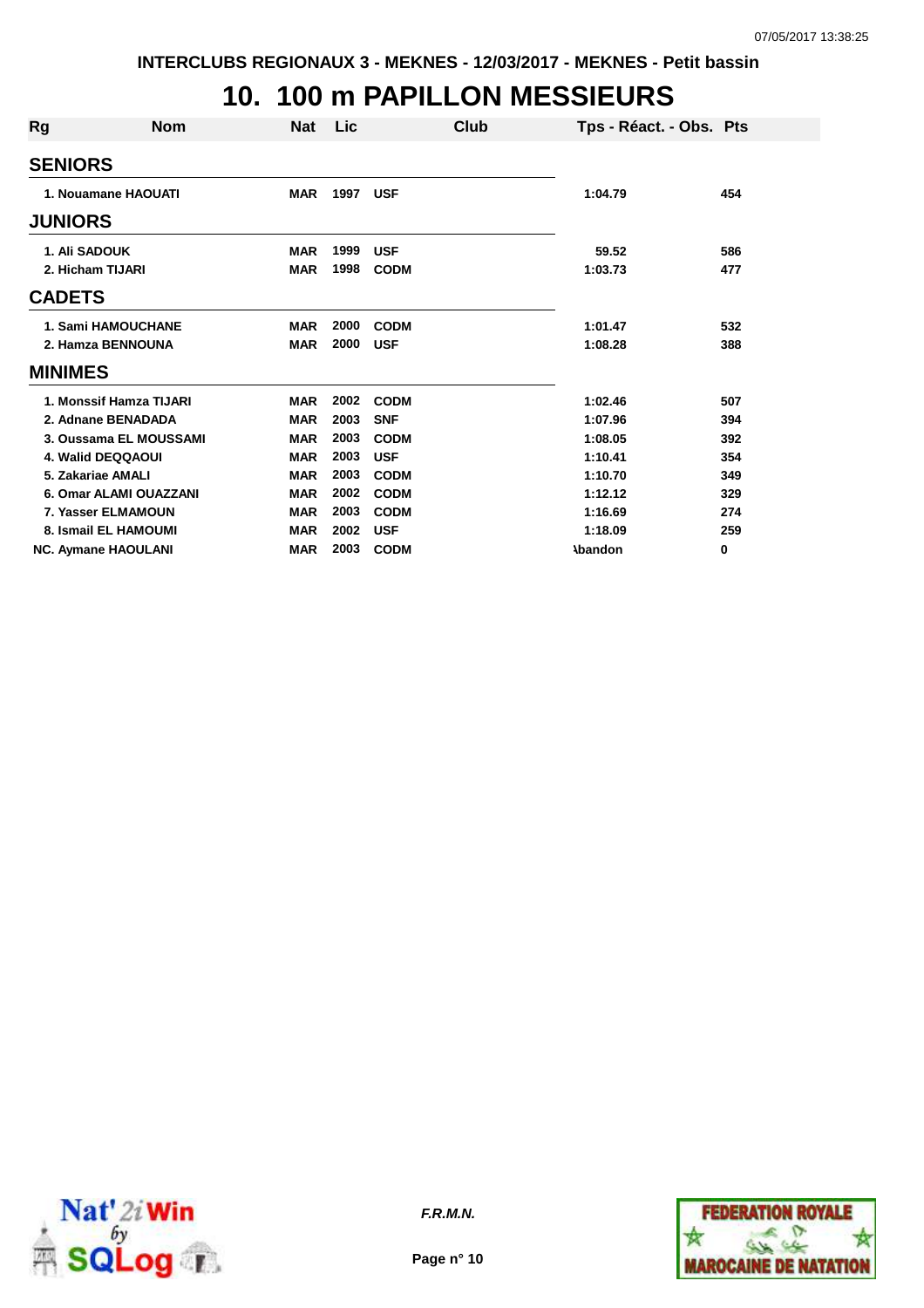### **11. 100 m NAGE LIBRE DAMES**

| Rg             | <b>Nom</b>                       | Nat        | Lic  | Club        | Tps - Réact. - Obs. Pts |     |
|----------------|----------------------------------|------------|------|-------------|-------------------------|-----|
| <b>CADETS</b>  |                                  |            |      |             |                         |     |
|                | 1. Rim DIOURI                    | <b>MAR</b> | 2000 | <b>CODM</b> | 1:06.00                 | 491 |
|                | 2. Oumnia OUFRID                 | <b>MAR</b> | 2001 | <b>CODM</b> | 1:06.15                 | 487 |
|                | 3. Hajar BOUBRIK                 | <b>MAR</b> | 2001 | <b>SNF</b>  | 1:12.69                 | 367 |
| <b>MINIMES</b> |                                  |            |      |             |                         |     |
|                | 1. Oumayma ETTALBI               | <b>MAR</b> | 2003 | <b>CODM</b> | 1:04.25                 | 532 |
|                | 2. Douae EL MOUJARRADE           | <b>MAR</b> | 2003 | <b>SNF</b>  | 1:07.17                 | 465 |
|                | 3. Rim BENNANI                   | <b>MAR</b> | 2002 | <b>CODM</b> | 1:07.26                 | 464 |
|                | 4. Salma REGRAGUI                | <b>MAR</b> | 2002 | <b>USF</b>  | 1:07.33                 | 462 |
|                | 5. Sara RAHALI                   | <b>MAR</b> | 2002 | <b>CODM</b> | 1:08.23                 | 444 |
|                | 6. Basma BOUDRAR                 | <b>MAR</b> | 2003 | <b>CODM</b> | 1:09.30                 | 424 |
|                | 7. Rania DEHBI                   | <b>MAR</b> | 2003 | <b>CODM</b> | 1:11.84                 | 380 |
|                | 8. Imane KANDILI                 | <b>MAR</b> | 2003 | <b>SNF</b>  | 1:15.82                 | 323 |
|                | 9. Yassmine FADILA               | <b>MAR</b> | 2002 | <b>SNF</b>  | 1:17.30                 | 305 |
|                | 10. Salma HOUITE                 | <b>MAR</b> | 2003 | <b>USF</b>  | 1:18.59                 | 290 |
|                | <b>TLD. Fatima Zahra HSSINOU</b> | <b>MAR</b> | 2003 | <b>USF</b>  | 1:20.97                 | 265 |
|                | <b>TLD. Yousra HASBI</b>         | <b>MAR</b> | 2003 | <b>USF</b>  | 1:21.01                 | 265 |
|                | <b>TLD. Meriem ZNAGUI</b>        | <b>MAR</b> | 2002 | <b>USF</b>  | 1:22.81                 | 248 |
|                | <b>TLD. Lina EL MARJANI</b>      | <b>MAR</b> | 2003 | <b>USF</b>  | 1:24.47                 | 234 |
|                | <b>TLD. Boutaina OUALI</b>       | <b>MAR</b> | 2003 | <b>CAT</b>  | 1:31.17                 | 186 |



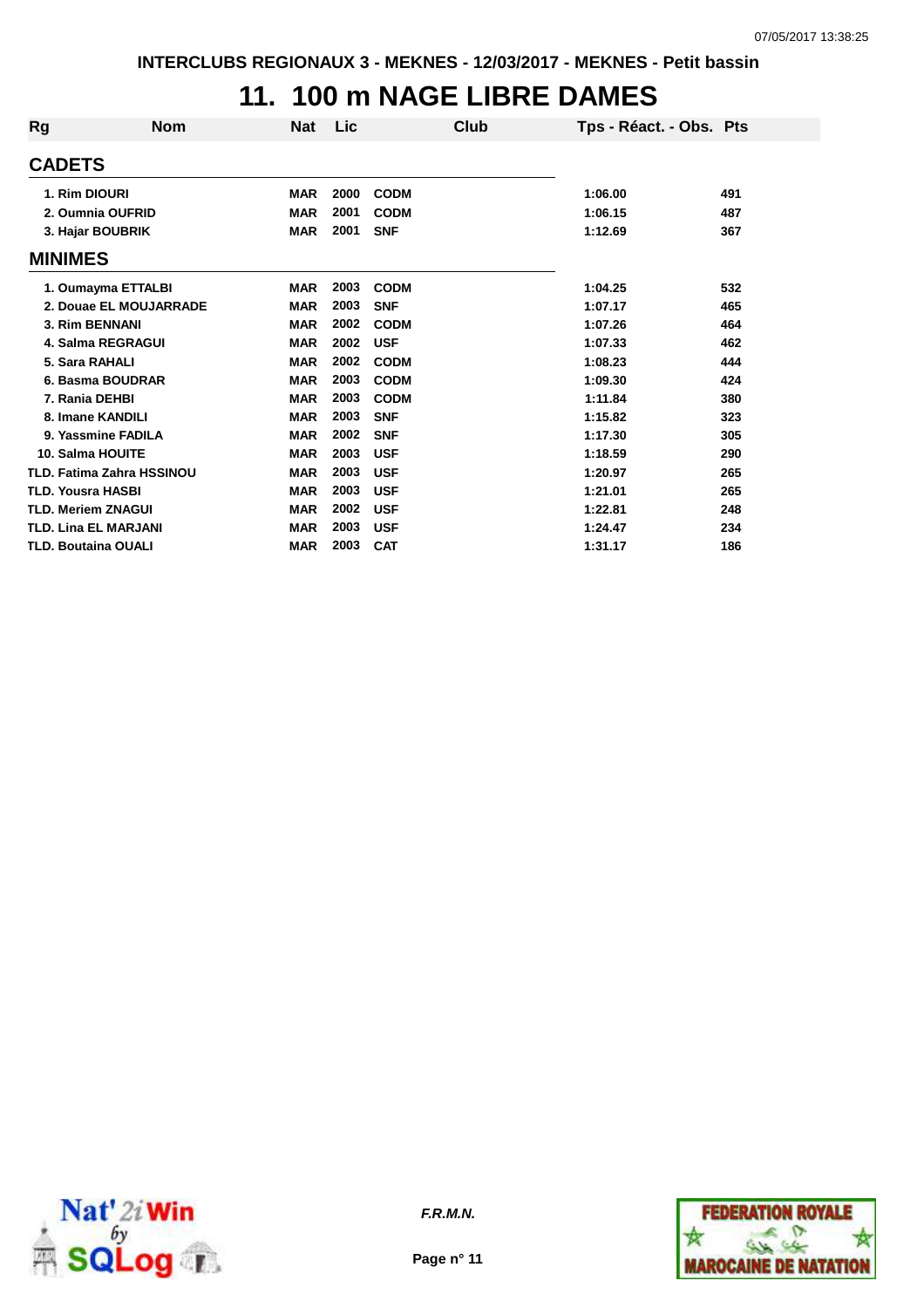#### **12. 100 m NAGE LIBRE MESSIEURS**

| Rg | <b>Nom</b>                                           | <b>Nat</b>               | Lic          | Club                      | Tps - Réact. - Obs. Pts |            |
|----|------------------------------------------------------|--------------------------|--------------|---------------------------|-------------------------|------------|
|    | <b>SENIORS</b>                                       |                          |              |                           |                         |            |
|    | 1. Nouamane HAOUATI                                  | <b>MAR</b>               | 1997         | <b>USF</b>                | 56.78                   | 564        |
|    | 2. Youssef AMRI JAMI                                 | <b>MAR</b>               | 1997         | <b>SNF</b>                | 1:00.73                 | 460        |
|    | <b>JUNIORS</b>                                       |                          |              |                           |                         |            |
|    | 1. Ali SADOUK                                        | <b>MAR</b>               | 1999         | <b>USF</b>                | 55.03                   | 619        |
|    | 2. Karim AMARTI                                      | <b>MAR</b>               | 1998         | <b>USF</b>                | 59.73                   | 484        |
|    | 3. El Mehdi MIMOUNI                                  | <b>MAR</b>               | 1998         | <b>UNO</b>                | 1:01.09                 | 452        |
|    | <b>TLD. Oussama ELMESSYEH</b>                        | <b>MAR</b>               | 1999         | A.C.N.T                   | 1:22.31                 | 185        |
|    | <b>CADETS</b>                                        |                          |              |                           |                         |            |
|    |                                                      |                          |              |                           |                         |            |
|    | 1. Med Yassine BOUKHARI                              | <b>MAR</b><br><b>MAR</b> | 2001<br>2000 | <b>CODM</b>               | 55.41<br>55.69          | 606        |
|    | 2. Sami HAMOUCHANE                                   | <b>MAR</b>               | 2001         | <b>CODM</b><br><b>MAS</b> | 58.34                   | 597<br>520 |
|    | 3. Ilyas BOUDENE<br>4. Abdellah KHARKHACH            | <b>MAR</b>               | 2001         | <b>USF</b>                | 58.36                   | 519        |
|    | 5. Mohammed SEFRAOUI                                 | <b>MAR</b>               | 2000         | <b>UNO</b>                | 59.82                   | 482        |
|    | <b>6. Driss BENCHEIKH</b>                            | <b>MAR</b>               | 2001         | <b>USF</b>                | 1:03.61                 | 401        |
|    | <b>MINIMES</b>                                       |                          |              |                           |                         |            |
|    |                                                      |                          |              |                           |                         |            |
|    | 1. Monssif Hamza TIJARI                              | <b>MAR</b>               | 2002         | <b>CODM</b>               | 56.70                   | 566        |
|    | 2. Omar Ahmed ZOUITEN                                | <b>MAR</b>               | 2002         | <b>MAS</b>                | 59.82                   | 482        |
|    | <b>3. Ismail EL HAMOUMI</b>                          | <b>MAR</b>               | 2002         | <b>USF</b>                | 1:01.61                 | 441        |
|    | 4. Adam SEDDOUK                                      | <b>MAR</b>               | 2003         | <b>CODM</b>               | 1:01.78                 | 437        |
|    | 5. Yasser ELMAMOUN                                   | <b>MAR</b>               | 2003         | <b>CODM</b>               | 1:02.50                 | 422        |
|    | 5. Adnane BENADADA                                   | <b>MAR</b>               | 2003         | <b>SNF</b>                | 1:02.50                 | 422        |
|    | 7. Zakariae AMALI                                    | <b>MAR</b>               | 2003<br>2003 | <b>CODM</b>               | 1:03.53                 | 402        |
|    | 7. Ayman MEFETTAR                                    | <b>MAR</b>               | 2003         | <b>SNF</b>                | 1:03.53                 | 402        |
|    | 9. Oussama EL MOUSSAMI<br>10. Youssef EL YAZAMI ADLI | <b>MAR</b><br><b>MAR</b> | 2002         | <b>CODM</b><br><b>USF</b> | 1:03.81<br>1:05.96      | 397<br>359 |
|    | 11. Omar ALAMI OUAZZANI                              | <b>MAR</b>               | 2002         | <b>CODM</b>               | 1:06.11                 | 357        |
|    | <b>12. Anass KEMMOUNE</b>                            | <b>MAR</b>               | 2003         | <b>SNF</b>                | 1:10.00                 | 301        |
|    | 13. Walid EL BOURAKKADI                              | <b>MAR</b>               | 2003         | <b>SNF</b>                | 1:10.78                 | 291        |
|    | <b>14. Walid RHZAL</b>                               | <b>MAR</b>               | 2003         | <b>UNO</b>                | 1:12.07                 | 275        |
|    | 15. Yassine MIRI                                     | <b>MAR</b>               | 2002         | <b>UNO</b>                | 1:12.30                 | 273        |
|    | 16. Ahmed Adam BOUMLIK                               | <b>MAR</b>               | 2002         | <b>USF</b>                | 1:12.34                 | 272        |
|    | 17. Othman RASSI                                     | <b>MAR</b>               | 2002         | <b>UNO</b>                | 1:12.82                 | 267        |
|    | 18. Zakaria BEJJI                                    | <b>MAR</b>               | 2003         | <b>CODM</b>               | 1:13.16                 | 263        |
|    | 18. Aymane HAOULANI                                  | <b>MAR</b>               | 2003         | <b>CODM</b>               | 1:13.16                 | 263        |
|    | 20. Youssef KADIRI HASSANI                           | <b>MAR</b>               | 2003         | <b>SNF</b>                | 1:14.66                 | 248        |
|    | <b>TLD. Mohamed RASSI</b>                            | <b>MAR</b>               | 2002         | <b>UNO</b>                | 1:19.98                 | 201        |
|    | <b>TLD. Abderrahmane AMMARA</b>                      | <b>MAR</b>               | 2003         | <b>CAT</b>                | 1:33.09                 | 127        |
|    | <b>TLD. Abderrahman RASSI</b>                        | <b>MAR</b>               | 2002         | <b>UNO</b>                | 1:37.94                 | 109        |
|    | TLD. Yassir AKOUIBAA                                 | <b>MAR</b>               | 2002         | A.C.N.T                   | 1:42.77                 | 95         |
|    | <b>TLD. Mohamed Hamza FILALI</b>                     | <b>MAR</b>               | 2003         | A.C.N.T                   | 1:45.95                 | 86         |



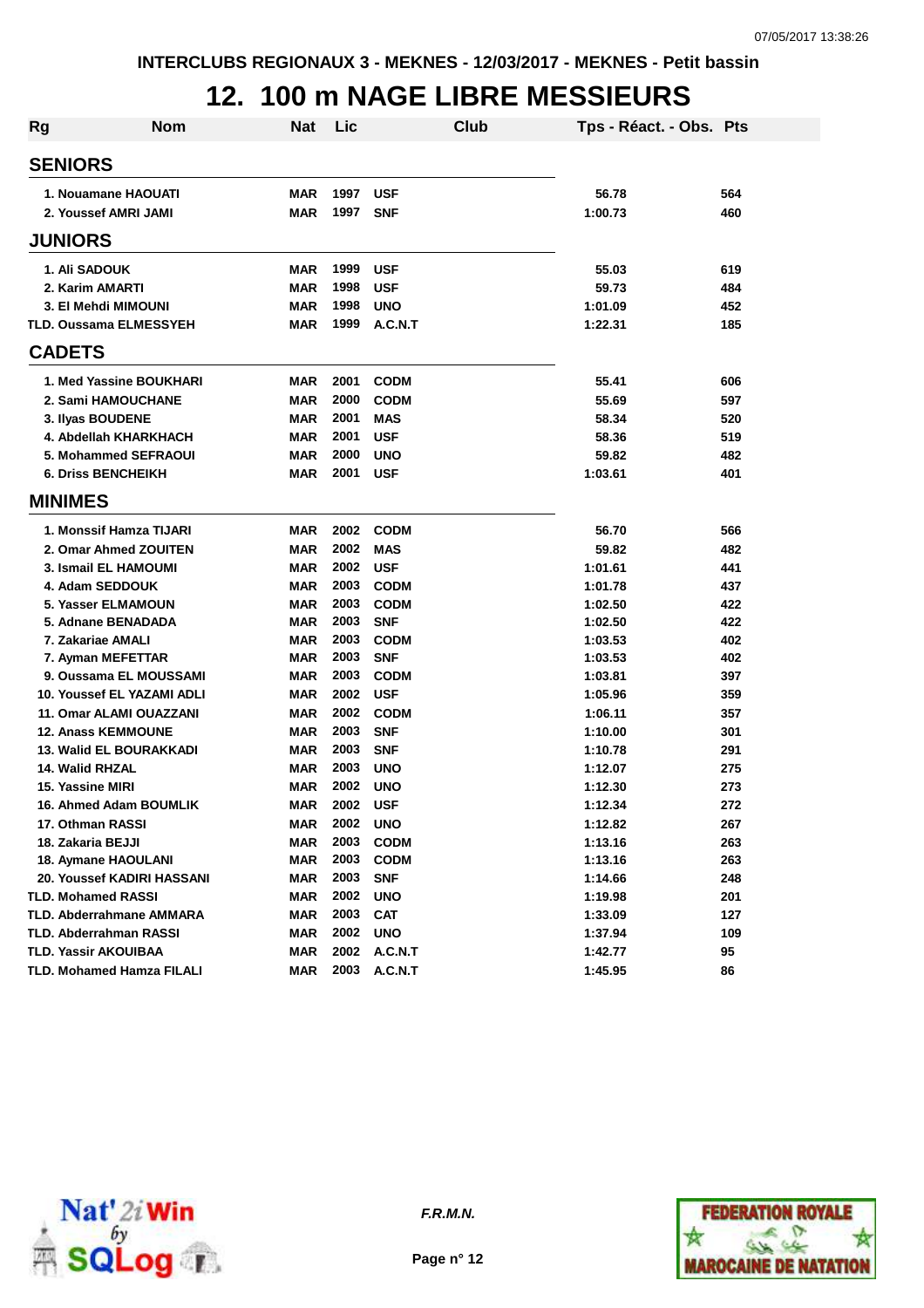# **13. 200 m BRASSE DAMES**

| Rg                         | <b>Nom</b> | <b>Nat</b> | Lic  |             | Club | Tps - Réact. - Obs. Pts |     |
|----------------------------|------------|------------|------|-------------|------|-------------------------|-----|
| <b>SENIORS</b>             |            |            |      |             |      |                         |     |
| 1. Khaoula DJEBLI          |            | <b>MAR</b> | 1996 | <b>CODM</b> |      | 3:07.09                 | 411 |
| <b>CADETS</b>              |            |            |      |             |      |                         |     |
| 1. Aya EL HAOUAT           |            | <b>MAR</b> | 2001 | <b>MAS</b>  |      | 3:11.84                 | 381 |
| <b>MINIMES</b>             |            |            |      |             |      |                         |     |
| 1. Hiba LAKNIT             |            | <b>MAR</b> | 2002 | CODM        |      | 2:45.72                 | 591 |
| 2. Aya ADIANNA             |            | <b>MAR</b> | 2002 | <b>SNF</b>  |      | 3:06.38                 | 415 |
| 3. Fatima Zahrae AIT TALEB |            | <b>MAR</b> | 2003 | <b>CODM</b> |      | 3:21.83                 | 327 |
| 4. Douae MOUTAOUAKIL       |            | <b>MAR</b> | 2003 | <b>SNF</b>  |      | 3:33.23                 | 277 |



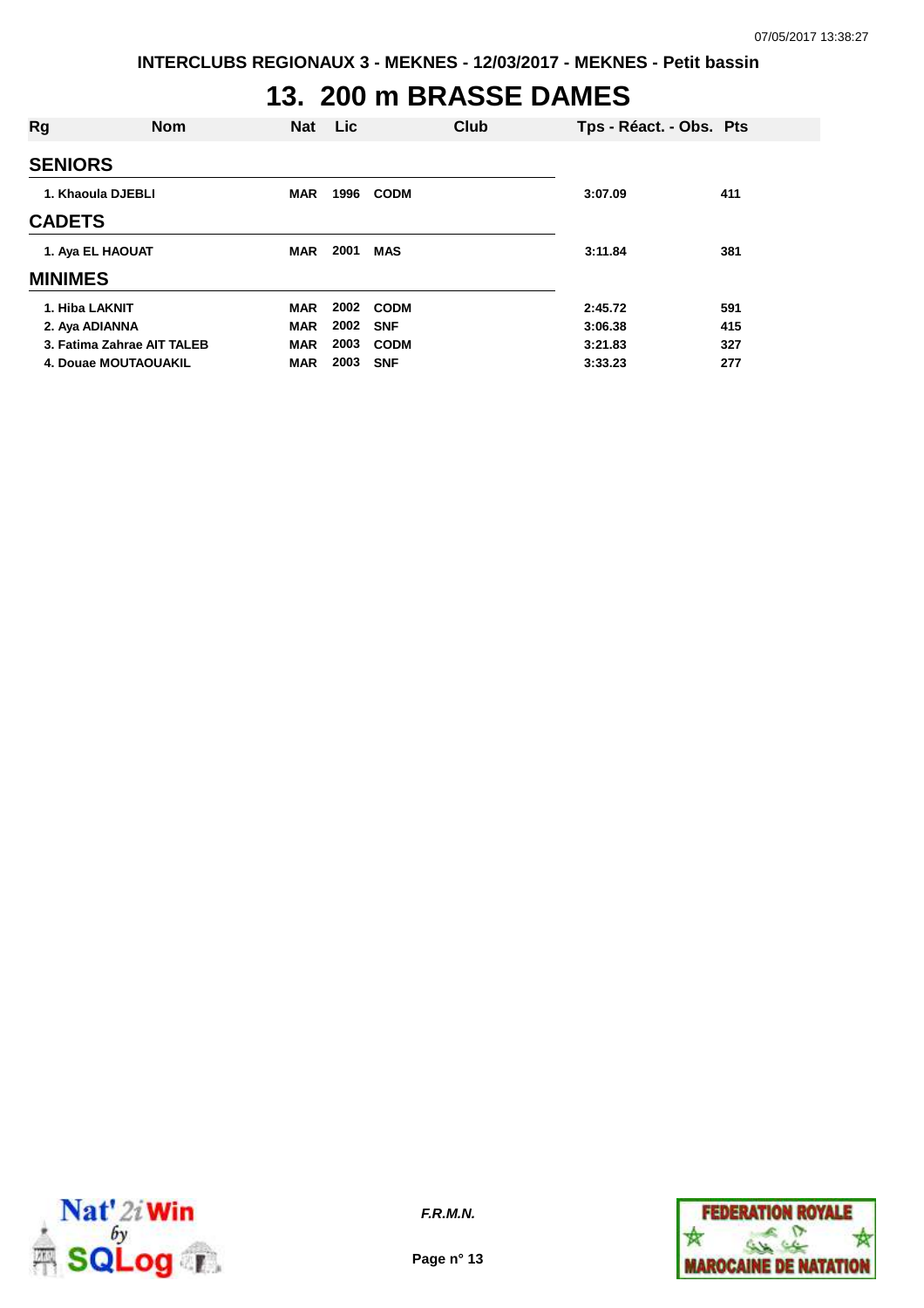### **14. 200 m BRASSE MESSIEURS**

| Rg                       | <b>Nom</b>              | <b>Nat</b> | <b>Lic</b> | Club        | Tps - Réact. - Obs. Pts |     |
|--------------------------|-------------------------|------------|------------|-------------|-------------------------|-----|
| <b>SENIORS</b>           |                         |            |            |             |                         |     |
|                          | 1. Ahmed Reda ENNAIM    | <b>MAR</b> | 1996       | <b>CODM</b> | 2:26.66                 | 649 |
| 2. Said SABER            |                         | <b>MAR</b> | 1995       | <b>CODM</b> | 2:28.24                 | 629 |
| <b>JUNIORS</b>           |                         |            |            |             |                         |     |
| 1. Khalil ISMAILI        |                         | <b>MAR</b> | 1998       | <b>CODM</b> | 2:37.45                 | 524 |
| <b>CADETS</b>            |                         |            |            |             |                         |     |
|                          | 1. Abdeljabbar REGRAGUI | <b>MAR</b> | 2001       | <b>CODM</b> | 2:33.15                 | 570 |
|                          | 2. Abdellah ETTALBI     | <b>MAR</b> | 2000       | <b>CODM</b> | 2:44.20                 | 462 |
|                          | 3. Hamza BENNOUNA       | <b>MAR</b> | 2000       | <b>USF</b>  | 2:46.47                 | 444 |
|                          | 4. Marouane RAJI        | <b>MAR</b> | 2000       | <b>CODM</b> | 2:46.61                 | 443 |
|                          | 5. El Mehdi SMOUNI      | <b>MAR</b> | 2000       | <b>CODM</b> | 2:49.12                 | 423 |
| 6. Omar FILALI           |                         | <b>MAR</b> | 2001       | <b>USF</b>  | 2:51.40                 | 406 |
|                          | 7. Akram Oussama ARROUD | <b>MAR</b> | 2000       | <b>CODM</b> | 2:56.49                 | 372 |
| <b>MINIMES</b>           |                         |            |            |             |                         |     |
|                          | 1. Ayman MEFETTAR       | <b>MAR</b> | 2003       | <b>SNF</b>  | 2:51.33                 | 407 |
| 2. Sami SAMRAH           |                         | <b>MAR</b> | 2003       | <b>CODM</b> | 2:56.49                 | 372 |
|                          | 3. Walid DEQQAOUI       | <b>MAR</b> | 2003       | <b>USF</b>  | 2:59.86                 | 352 |
| <b>NC. Zakaria BEJJI</b> |                         | <b>MAR</b> | 2003       | <b>CODM</b> | <b>\bandon</b>          | 0   |



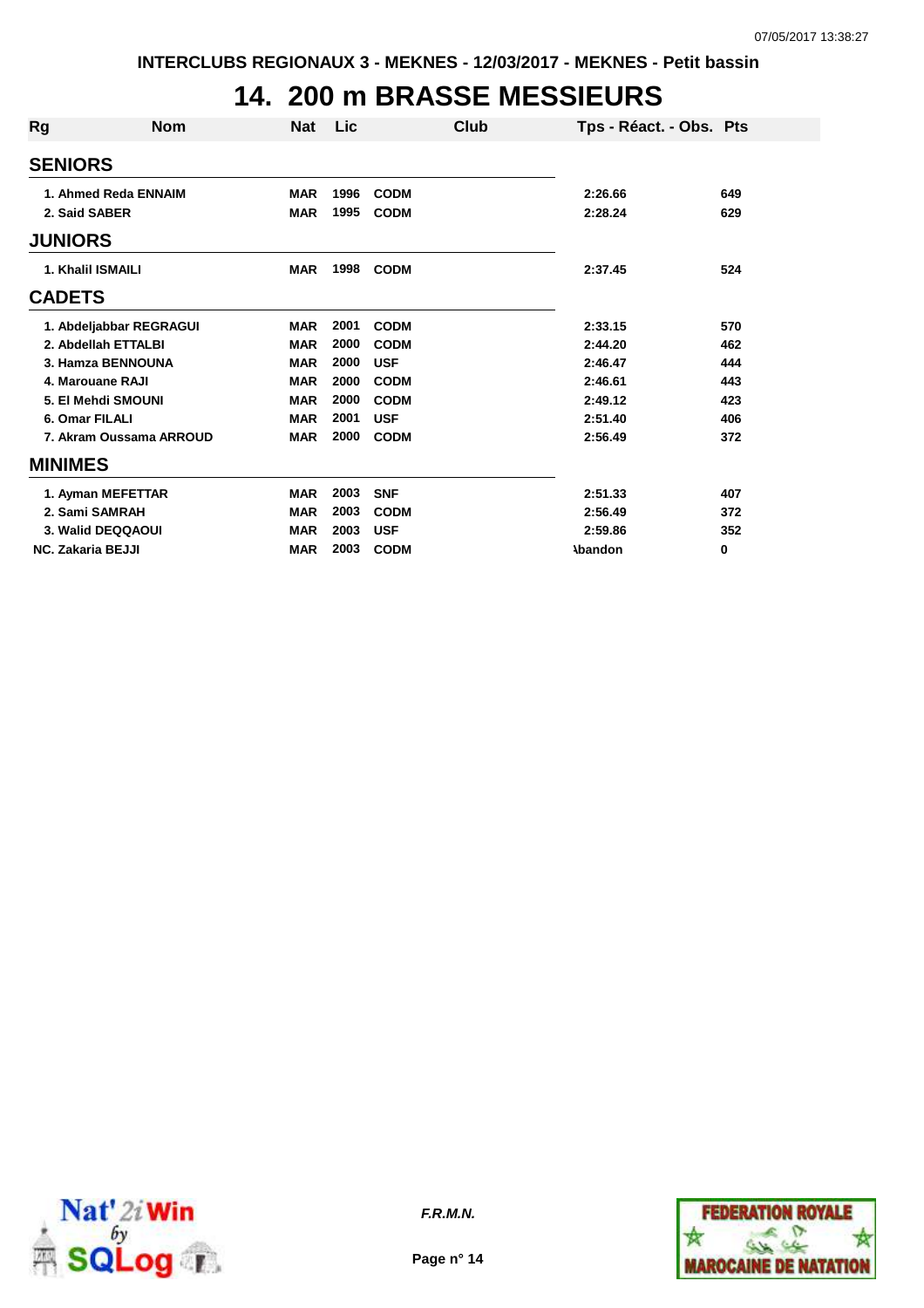### **15. 50 m PAPILLON DAMES**

| Rg                          | <b>Nom</b>                 | Nat        | <b>Lic</b> | Club        | Tps - Réact. - Obs. Pts |     |
|-----------------------------|----------------------------|------------|------------|-------------|-------------------------|-----|
| <b>JUNIORS</b>              |                            |            |            |             |                         |     |
| 1. Oumaima ZNAGUI           |                            | <b>MAR</b> | 1998       | <b>USF</b>  | 35.34                   | 330 |
| <b>CADETS</b>               |                            |            |            |             |                         |     |
| 1. Meryem RHLIL             |                            | <b>MAR</b> | 2001       | <b>CODM</b> | 33.76                   | 379 |
| 2. Hajar BOUBRIK            |                            | <b>MAR</b> | 2001       | <b>SNF</b>  | 39.97                   | 228 |
| <b>MINIMES</b>              |                            |            |            |             |                         |     |
| 1. Hiba LAKNIT              |                            | <b>MAR</b> | 2002       | <b>CODM</b> | 30.73                   | 502 |
| 2. Oumayma ETTALBI          |                            | <b>MAR</b> | 2003       | <b>CODM</b> | 32.19                   | 437 |
| 3. Salma REGRAGUI           |                            | <b>MAR</b> | 2002       | <b>USF</b>  | 32.47                   | 426 |
|                             | 4. Douae EL MOUJARRADE     | <b>MAR</b> | 2003       | <b>SNF</b>  | 33.84                   | 376 |
|                             | 5. Fatima Zahrae AIT TALEB | <b>MAR</b> | 2003       | <b>CODM</b> | 36.41                   | 302 |
| 6. Hajar SABER              |                            | <b>MAR</b> | 2003       | <b>CODM</b> | 36.66                   | 296 |
| 7. Salma HOUITE             |                            | <b>MAR</b> | 2003       | <b>USF</b>  | 39.02                   | 245 |
| 8. Imane KANDILI            |                            | <b>MAR</b> | 2003       | <b>SNF</b>  | 42.08                   | 195 |
| <b>TLD. Yassmine FADILA</b> |                            | <b>MAR</b> | 2002       | <b>SNF</b>  | 48.07                   | 131 |



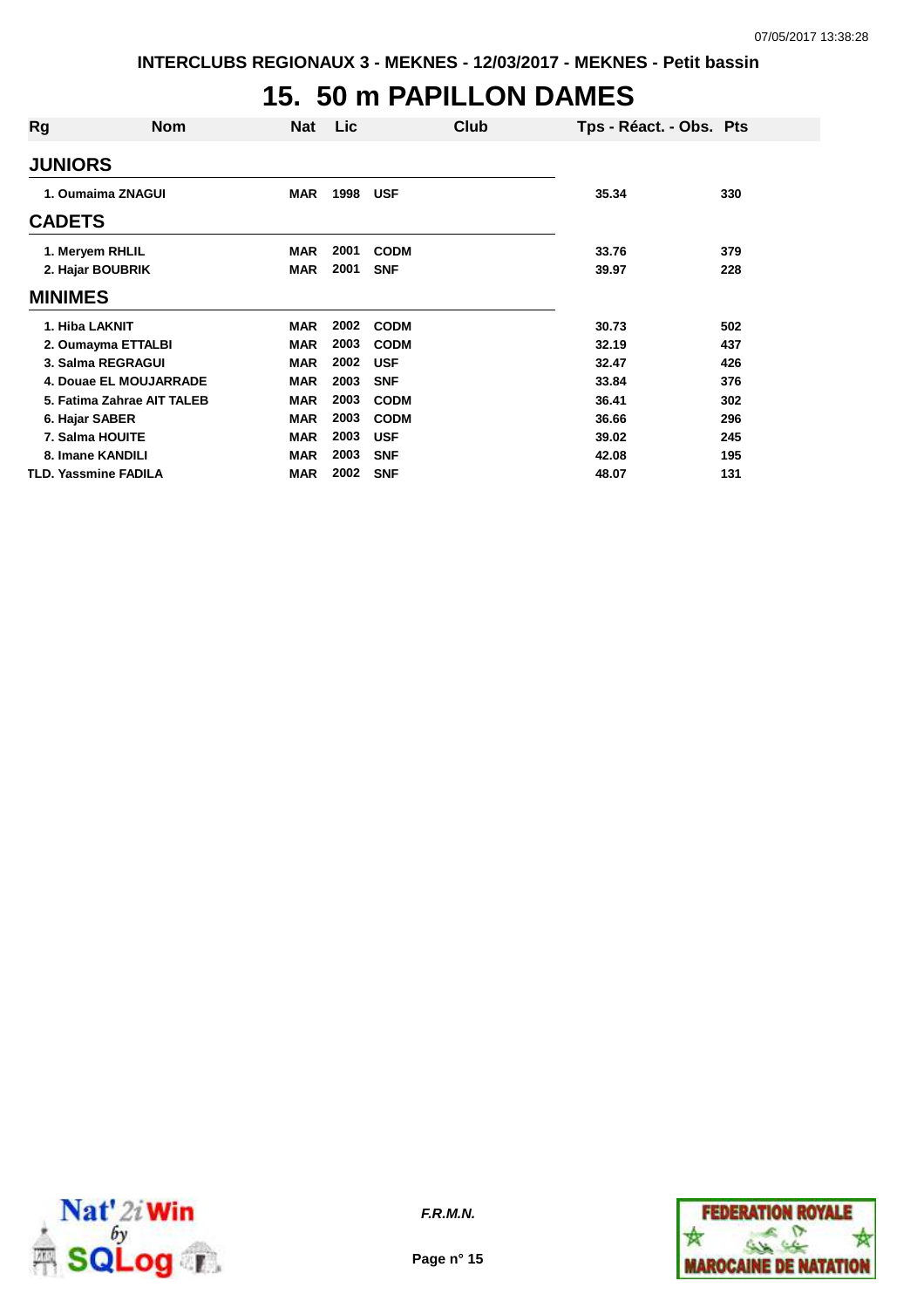## **16. 50 m PAPILLON MESSIEURS**

| Rg | <b>Nom</b>                        | Nat        | Lic      | Club        | Tps - Réact. - Obs. Pts |     |
|----|-----------------------------------|------------|----------|-------------|-------------------------|-----|
|    | <b>SENIORS</b>                    |            |          |             |                         |     |
|    | 1. Said SABER                     | MAR        | 1995     | <b>CODM</b> | 26.45                   | 610 |
|    | 2. Ahmed Reda ENNAIM              | MAR        | 1996     | <b>CODM</b> | 28.38                   | 493 |
|    | 3. Nouamane HAOUATI               | MAR        | 1997     | <b>USF</b>  | 28.59                   | 483 |
|    | <b>4. Youssef AMRI JAMI</b>       | MAR        | 1997     | <b>SNF</b>  | 31.77                   | 352 |
|    | <b>JUNIORS</b>                    |            |          |             |                         |     |
|    | 1. Ali SADOUK                     | MAR        | 1999     | <b>USF</b>  | 26.47                   | 608 |
|    | 2. Omar NABOUCHE                  | <b>MAR</b> | 1999     | <b>CODM</b> | 28.14                   | 506 |
|    | 3. Karim AMARTI                   | MAR        | 1998     | <b>USF</b>  | 29.53                   | 438 |
|    | 4. Hicham MEKKAOUI                | MAR        | 1999     | <b>CODM</b> | 31.47                   | 362 |
|    | 5. Khalil ISMAILI                 | MAR        | 1998     | <b>CODM</b> | 31.99                   | 344 |
|    | 6. El Mehdi MIMOUNI               | MAR        | 1998     | <b>UNO</b>  | 32.13                   | 340 |
|    | <b>CADETS</b>                     |            |          |             |                         |     |
|    | <b>1. Sami HAMOUCHANE</b>         | MAR        | 2000     | <b>CODM</b> | 27.22                   | 559 |
|    | 2. Abdeljabbar REGRAGUI           | <b>MAR</b> | 2001     | <b>CODM</b> | 27.36                   | 551 |
|    | 3. Med Yassine BOUKHARI           | MAR        | 2001     | <b>CODM</b> | 27.48                   | 544 |
|    | 4. El Mehdi SMOUNI                | MAR        | 2000     | <b>CODM</b> | 27.68                   | 532 |
|    | 5. Abdellah ETTALBI               | MAR        | 2000     | <b>CODM</b> | 28.80                   | 472 |
|    | 6. Akram Oussama ARROUD           | MAR        | 2000     | <b>CODM</b> | 29.35                   | 446 |
|    | 6. Hamza BENNOUNA                 | <b>MAR</b> | 2000     | <b>USF</b>  | 29.35                   | 446 |
|    | 8. Abdellah KHARKHACH             | MAR        | 2001     | <b>USF</b>  | 29.66                   | 432 |
|    | 9. Ilyas BOUDENE                  | <b>MAR</b> | 2001     | <b>MAS</b>  | 30.05                   | 416 |
|    | 10. Mohammed SEFRAOUI             | MAR        | 2000     | <b>UNO</b>  | 30.26                   | 407 |
|    | <b>11. Driss BENCHEIKH</b>        | MAR        | 2001     | <b>USF</b>  | 31.38                   | 365 |
|    | <b>MINIMES</b>                    |            |          |             |                         |     |
|    | 1. Monssif Hamza TIJARI           | <b>MAR</b> | 2002     | <b>CODM</b> | 29.22                   | 452 |
|    | 2. Adnane BENADADA                | MAR        | 2003     | <b>SNF</b>  | 29.94                   | 420 |
|    | 3. Omar Ahmed ZOUITEN             | MAR        | 2002     | <b>MAS</b>  | 30.05                   | 416 |
|    | 4. Oussama EL MOUSSAMI            | <b>MAR</b> | 2003     | <b>CODM</b> | 31.09                   | 375 |
|    | 5. Ismail EL HAMOUMI              | MAR        | 2002     | <b>USF</b>  | 31.19                   | 372 |
|    | 6. Walid DEQQAOUI                 | MAR        | 2003     | <b>USF</b>  | 31.22                   | 371 |
|    | 7. Omar ALAMI OUAZZANI            | MAR        | 2002     | <b>CODM</b> | 31.67                   | 355 |
|    | 8. Yasser ELMAMOUN                | MAR        | 2003     | <b>CODM</b> | 31.72                   | 353 |
|    | 9. Sami SAMRAH                    | <b>MAR</b> | 2003     | <b>CODM</b> | 31.87                   | 348 |
|    | 10. Zakariae AMALI                | <b>MAR</b> | 2003     | <b>CODM</b> | 32.06                   | 342 |
|    | 11. Youssef EL YAZAMI ADLI        | <b>MAR</b> | 2002     | <b>USF</b>  | 32.74                   | 321 |
|    | <b>12. Walid EL BOURAKKADI</b>    | <b>MAR</b> | 2003     | <b>SNF</b>  | 34.12                   | 284 |
|    | 13. Othman RASSI                  | <b>MAR</b> | 2002     | <b>UNO</b>  | 35.79                   | 246 |
|    | 14. Aymane HAOULANI               | <b>MAR</b> | 2003     | <b>CODM</b> | 35.99                   | 242 |
|    | <b>15. Youssef KADIRI HASSANI</b> | <b>MAR</b> | 2003     | <b>SNF</b>  | 36.60                   | 230 |
|    | 16. Yassine MIRI                  | <b>MAR</b> | 2002     | <b>UNO</b>  | 37.08                   | 221 |
|    | 17. Mohamed RASSI                 | <b>MAR</b> | 2002     | <b>UNO</b>  | 37.52                   | 213 |
|    | 18. Walid RHZAL                   | <b>MAR</b> | 2003     | <b>UNO</b>  | 37.66                   | 211 |
|    | <b>19. Anass KEMMOUNE</b>         | <b>MAR</b> | 2003     | <b>SNF</b>  | 38.19                   | 202 |
|    | TLD. Abderrahman RASSI            | <b>MAR</b> | 2002 UNO |             | 52.09                   | 79  |



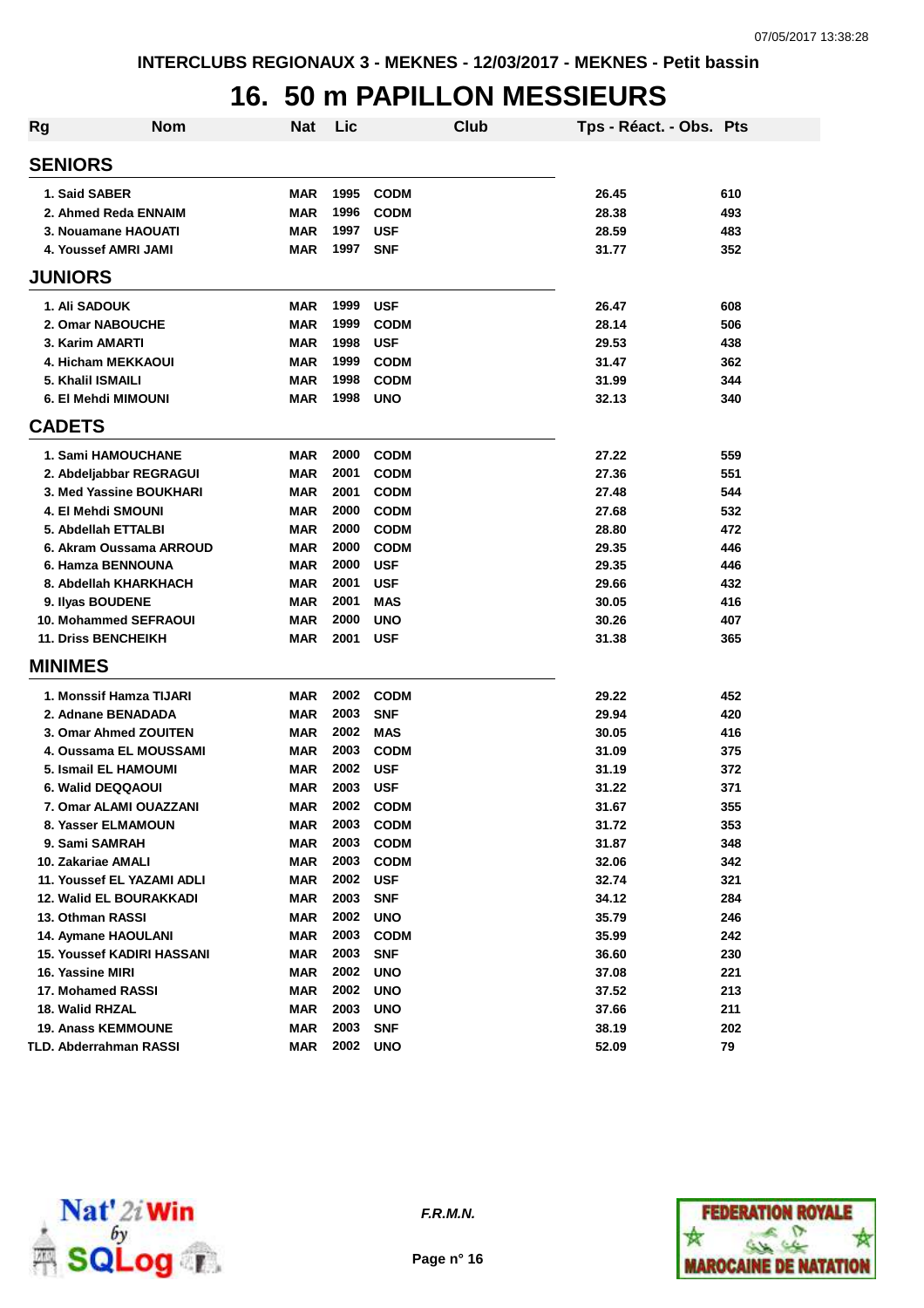## **17. 800 m NAGE LIBRE DAMES**

| Rg                       | <b>Nom</b>             | <b>Nat</b> | Lic  | Club        | Tps - Réact. - Obs. Pts |     |
|--------------------------|------------------------|------------|------|-------------|-------------------------|-----|
| <b>CADETS</b>            |                        |            |      |             |                         |     |
|                          | 1. Oumnia OUFRID       | <b>MAR</b> | 2001 | <b>CODM</b> | 10:55.58                | 420 |
| 2. Rim DIOURI            |                        | <b>MAR</b> | 2000 | <b>CODM</b> | 11:20.48                | 375 |
| <b>TLD. Mervem RHLIL</b> |                        | <b>MAR</b> | 2001 | <b>CODM</b> | 13:08.44                | 241 |
| <b>MINIMES</b>           |                        |            |      |             |                         |     |
| 1. Hajar SABER           |                        | <b>MAR</b> | 2003 | <b>CODM</b> | 10:49.94                | 431 |
| 1. Aya ADIANNA           |                        | <b>MAR</b> | 2002 | <b>SNF</b>  | 10:49.94                | 431 |
|                          | 3. Douae EL MOUJARRADE | <b>MAR</b> | 2003 | <b>SNF</b>  | 11:00.73                | 410 |
| <b>4. Rim BENNANI</b>    |                        | <b>MAR</b> | 2002 | <b>CODM</b> | 11:23.80                | 370 |



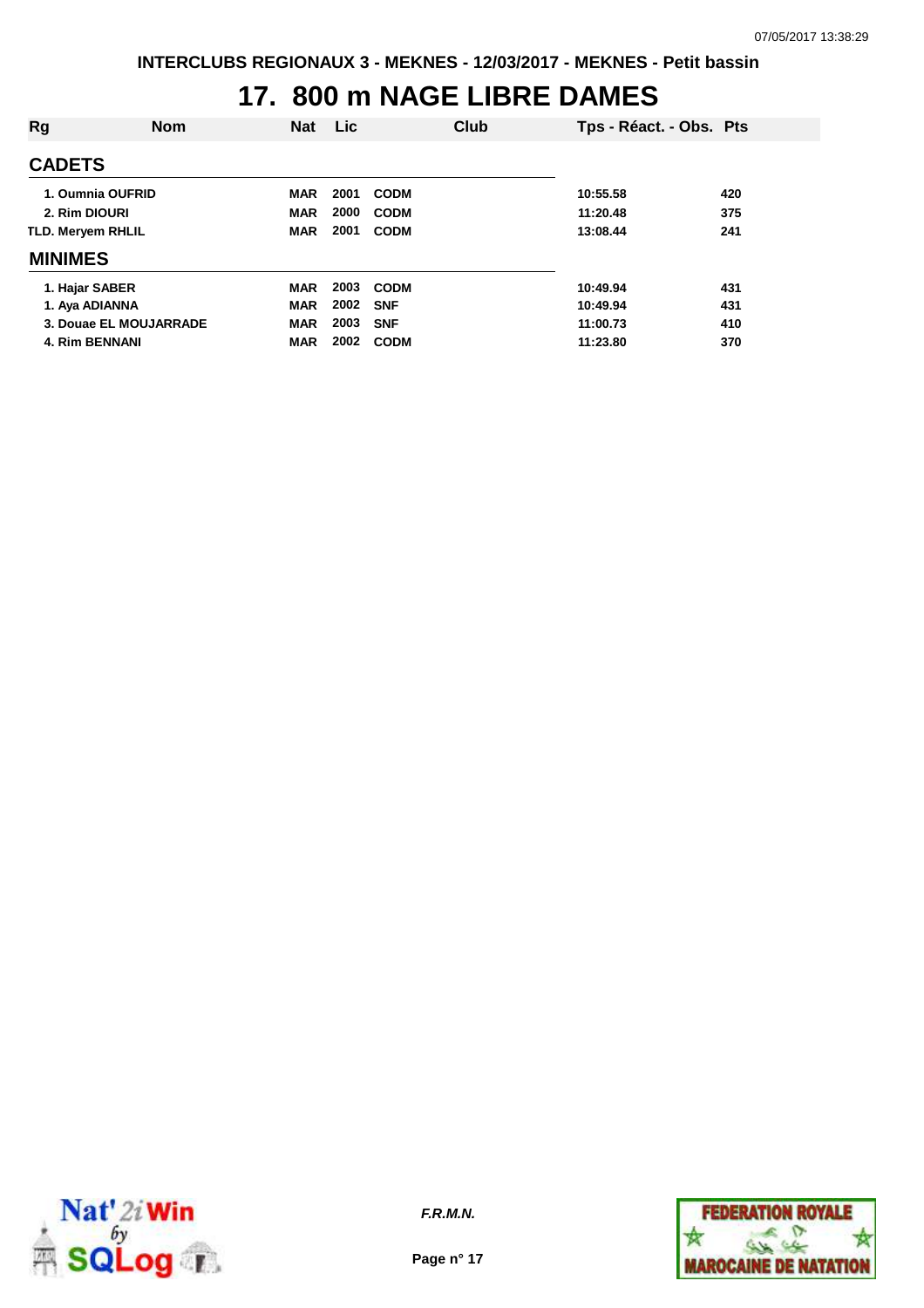#### **18. 200 m NAGE LIBRE MESSIEURS**

| Rg             | <b>Nom</b>                      | <b>Nat</b> | Lic  | <b>Club</b> | Tps - Réact. - Obs. Pts |     |
|----------------|---------------------------------|------------|------|-------------|-------------------------|-----|
| <b>SENIORS</b> |                                 |            |      |             |                         |     |
| 1. Said SABER  |                                 | <b>MAR</b> | 1995 | <b>CODM</b> | 1:59.33                 | 624 |
| <b>JUNIORS</b> |                                 |            |      |             |                         |     |
| 1. Ali SADOUK  |                                 | <b>MAR</b> | 1999 | <b>USF</b>  | 2:06.13                 | 528 |
|                | 2. Karim AMARTI                 | <b>MAR</b> | 1998 | <b>USF</b>  | 2:10.70                 | 475 |
|                | 3. Omar NABOUCHE                | <b>MAR</b> | 1999 | <b>CODM</b> | 2:22.55                 | 366 |
| <b>CADETS</b>  |                                 |            |      |             |                         |     |
|                | 1. Sami HAMOUCHANE              | <b>MAR</b> | 2000 | <b>CODM</b> | 2:06.68                 | 522 |
|                | 2. El Mehdi SMOUNI              | <b>MAR</b> | 2000 | <b>CODM</b> | 2:09.95                 | 483 |
|                | 3. Ilyas BOUDENE                | <b>MAR</b> | 2001 | <b>MAS</b>  | 2:11.72                 | 464 |
|                | 4. Abdellah KHARKHACH           | <b>MAR</b> | 2001 | <b>USF</b>  | 2:16.50                 | 417 |
| <b>MINIMES</b> |                                 |            |      |             |                         |     |
|                | 1. Monssif Hamza TIJARI         | <b>MAR</b> | 2002 | <b>CODM</b> | 2:05.46                 | 537 |
|                | 2. Adam SEDDOUK                 | <b>MAR</b> | 2003 | <b>CODM</b> | 2:13.41                 | 446 |
|                | 3. Ismail EL HAMOUMI            | <b>MAR</b> | 2002 | <b>USF</b>  | 2:13.78                 | 443 |
|                | <b>4. Yasser ELMAMOUN</b>       | <b>MAR</b> | 2003 | <b>CODM</b> | 2:16.63                 | 416 |
|                | 5. Adnane BENADADA              | <b>MAR</b> | 2003 | <b>SNF</b>  | 2:19.09                 | 394 |
|                | 6. Oussama EL MOUSSAMI          | <b>MAR</b> | 2003 | <b>CODM</b> | 2:22.28                 | 368 |
|                | 7. El Mehdi ELKAMYA             | <b>MAR</b> | 2002 | <b>SNF</b>  | 2:25.21                 | 346 |
|                | 8. Walid EL BOURAKKADI          | <b>MAR</b> | 2003 | <b>SNF</b>  | 2:28.34                 | 325 |
|                | 9. Yassir BOUKHDIMI             | <b>MAR</b> | 2003 | <b>CODM</b> | 2:32.66                 | 298 |
|                | 10. Youssef MBASSO              | <b>MAR</b> | 2002 | <b>UNO</b>  | 2:32.85                 | 297 |
|                | 11. Aymane HAOULANI             | <b>MAR</b> | 2003 | <b>CODM</b> | 2:38.53                 | 266 |
|                | 12. Ilyas ES SAHELY             | <b>MAR</b> | 2003 | <b>SNF</b>  | 2:42.73                 | 246 |
|                | 13. Ilyass REMMANE              | <b>MAR</b> | 2003 | <b>UNO</b>  | 2:43.91                 | 241 |
|                | <b>14. Anass KEMMOUNE</b>       | <b>MAR</b> | 2003 | <b>SNF</b>  | 2:44.64                 | 237 |
|                | <b>TLD. Abdelmouiz LAMFEDEL</b> | <b>MAR</b> | 2003 | <b>CODM</b> | 2:45.33                 | 234 |





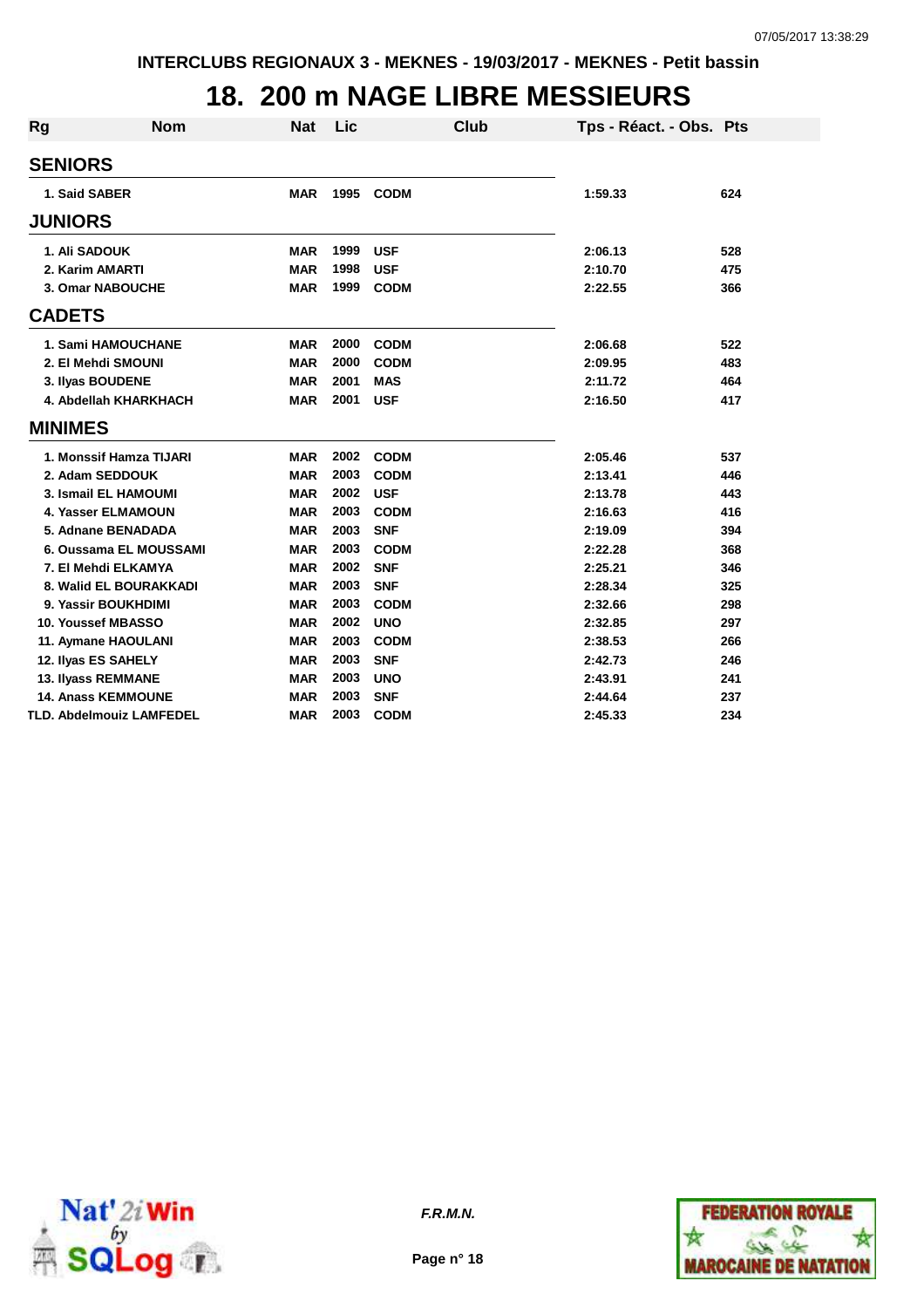### **19. 200 m NAGE LIBRE DAMES**

| Rg             | Nom                         | <b>Nat</b> | <b>Lic</b> | Club        | Tps - Réact. - Obs. Pts |     |
|----------------|-----------------------------|------------|------------|-------------|-------------------------|-----|
| <b>CADETS</b>  |                             |            |            |             |                         |     |
|                | 1. Oumnia OUFRID            | <b>MAR</b> | 2001       | <b>CODM</b> | 2:24.66                 | 476 |
| 2. Rim DIOURI  |                             | <b>MAR</b> | 2000       | <b>CODM</b> | 2:31.03                 | 418 |
|                | 3. Hajar BOUBRIK            | <b>MAR</b> | 2001       | <b>SNF</b>  | 2:40.99                 | 345 |
| <b>MINIMES</b> |                             |            |            |             |                         |     |
| 1. Aya ADIANNA |                             | <b>MAR</b> | 2002       | <b>SNF</b>  | 2:25.46                 | 468 |
|                | 1. Douae EL MOUJARRADE      | <b>MAR</b> | 2003       | <b>SNF</b>  | 2:25.46                 | 468 |
|                | 3. Rim BENNANI              | <b>MAR</b> | 2002       | <b>CODM</b> | 2:31.09                 | 418 |
| 4. Sara RAHALI |                             | <b>MAR</b> | 2002       | <b>CODM</b> | 2:34.41                 | 391 |
|                | 5. Basma BOUDRAR            | <b>MAR</b> | 2003       | <b>CODM</b> | 2:37.51                 | 369 |
| 6. Rania DEHBI |                             | <b>MAR</b> | 2003       | <b>CODM</b> | 2:44.00                 | 326 |
|                | 7. Imane KANDILI            | <b>MAR</b> | 2003       | <b>SNF</b>  | 2:48.13                 | 303 |
| 8. Ghita YAHYA |                             | <b>MAR</b> | 2003       | <b>SNF</b>  | 2:57.22                 | 259 |
|                | <b>TLD. Yassmine FADILA</b> | <b>MAR</b> | 2002       | <b>SNF</b>  | 3:05.69                 | 225 |



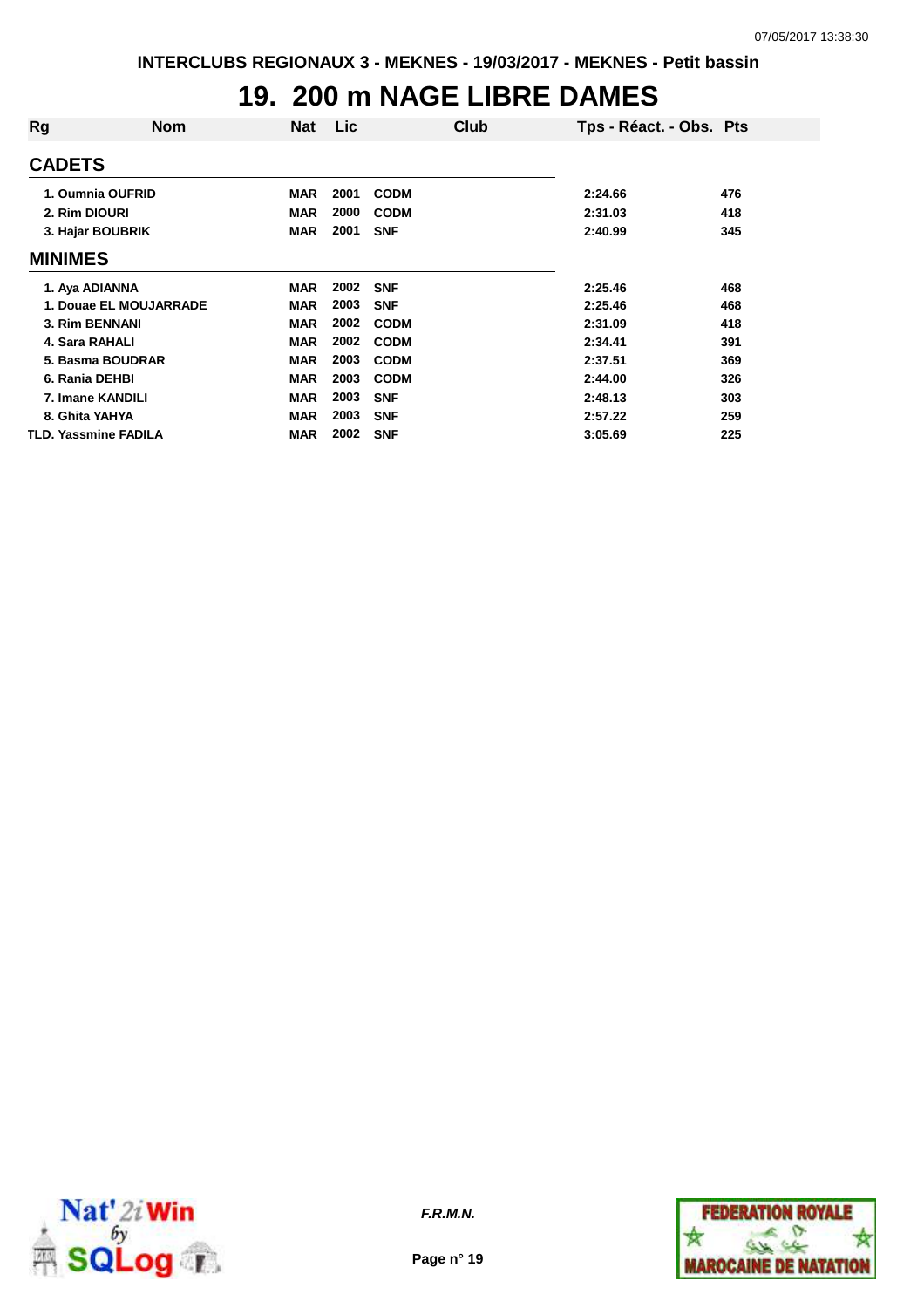### **20. 100 m BRASSE MESSIEURS**

| <b>Rg</b> | <b>Nom</b>                   | <b>Nat</b> | Lic  | <b>Club</b> | Tps - Réact. - Obs. Pts |     |
|-----------|------------------------------|------------|------|-------------|-------------------------|-----|
|           | <b>SENIORS</b>               |            |      |             |                         |     |
|           | 1. Ahmed Reda ENNAIM         | <b>MAR</b> | 1996 | <b>CODM</b> | 1:07.22                 | 657 |
|           | <b>JUNIORS</b>               |            |      |             |                         |     |
|           | 1. Ali SADOUK                | <b>MAR</b> | 1999 | <b>USF</b>  | 1:11.94                 | 536 |
|           | 2. Khalil ISMAILI            | <b>MAR</b> | 1998 | <b>CODM</b> | 1:12.66                 | 520 |
|           | 3. Hicham MEKKAOUI           | <b>MAR</b> | 1999 | <b>CODM</b> | 1:15.34                 | 467 |
|           | 4. El Mehdi MIMOUNI          | <b>MAR</b> | 1998 | <b>UNO</b>  | 1:22.74                 | 352 |
|           | 5. Abderrahman BENNANI       | <b>MAR</b> | 1998 | <b>SNF</b>  | 1:24.87                 | 326 |
|           | <b>CADETS</b>                |            |      |             |                         |     |
|           | 1. Med Yassine BOUKHARI      | <b>MAR</b> | 2001 | <b>CODM</b> | 1:13.64                 | 500 |
|           | 2. Marouane RAJI             | <b>MAR</b> | 2000 | <b>CODM</b> | 1:15.34                 | 467 |
|           | 2. Hamza BENNOUNA            | <b>MAR</b> | 2000 | <b>USF</b>  | 1:15.34                 | 467 |
|           | 4. Abdellah ETTALBI          | <b>MAR</b> | 2000 | <b>CODM</b> | 1:15.64                 | 461 |
|           | 5. Omar FILALI               | <b>MAR</b> | 2001 | <b>USF</b>  | 1:16.70                 | 442 |
|           | <b>6. Driss BENCHEIKH</b>    | <b>MAR</b> | 2001 | <b>USF</b>  | 1:21.42                 | 370 |
|           | 7. Mohammed SEFRAOUI         | <b>MAR</b> | 2000 | <b>UNO</b>  | 1:23.51                 | 343 |
|           | <b>TLD. Ahmed SABOUNI</b>    | <b>MAR</b> | 2000 | <b>UNO</b>  | 1:34.61                 | 235 |
|           | <b>MINIMES</b>               |            |      |             |                         |     |
|           | 1. Walid DEQQAOUI            | <b>MAR</b> | 2003 | <b>USF</b>  | 1:17.80                 | 424 |
|           | 2. Ayman MEFETTAR            | <b>MAR</b> | 2003 | <b>SNF</b>  | 1:18.44                 | 414 |
|           | 3. Sami SAMRAH               | <b>MAR</b> | 2003 | <b>CODM</b> | 1:20.60                 | 381 |
|           | 4. Youssef EL YAZAMI ADLI    | <b>MAR</b> | 2002 | <b>USF</b>  | 1:23.70                 | 340 |
|           | 5. Zakaria BEJJI             | <b>MAR</b> | 2003 | <b>CODM</b> | 1:25.93                 | 314 |
|           | 6. Youssef KADIRI HASSANI    | <b>MAR</b> | 2003 | <b>SNF</b>  | 1:30.25                 | 271 |
|           | <b>TLD. Mohammed TOUIJAR</b> | <b>MAR</b> | 2003 | <b>SNF</b>  | 1:39.28                 | 204 |
|           | <b>TLD. M'hammed RHORCHI</b> | <b>MAR</b> | 2003 | <b>SNF</b>  | 1:52.70                 | 139 |





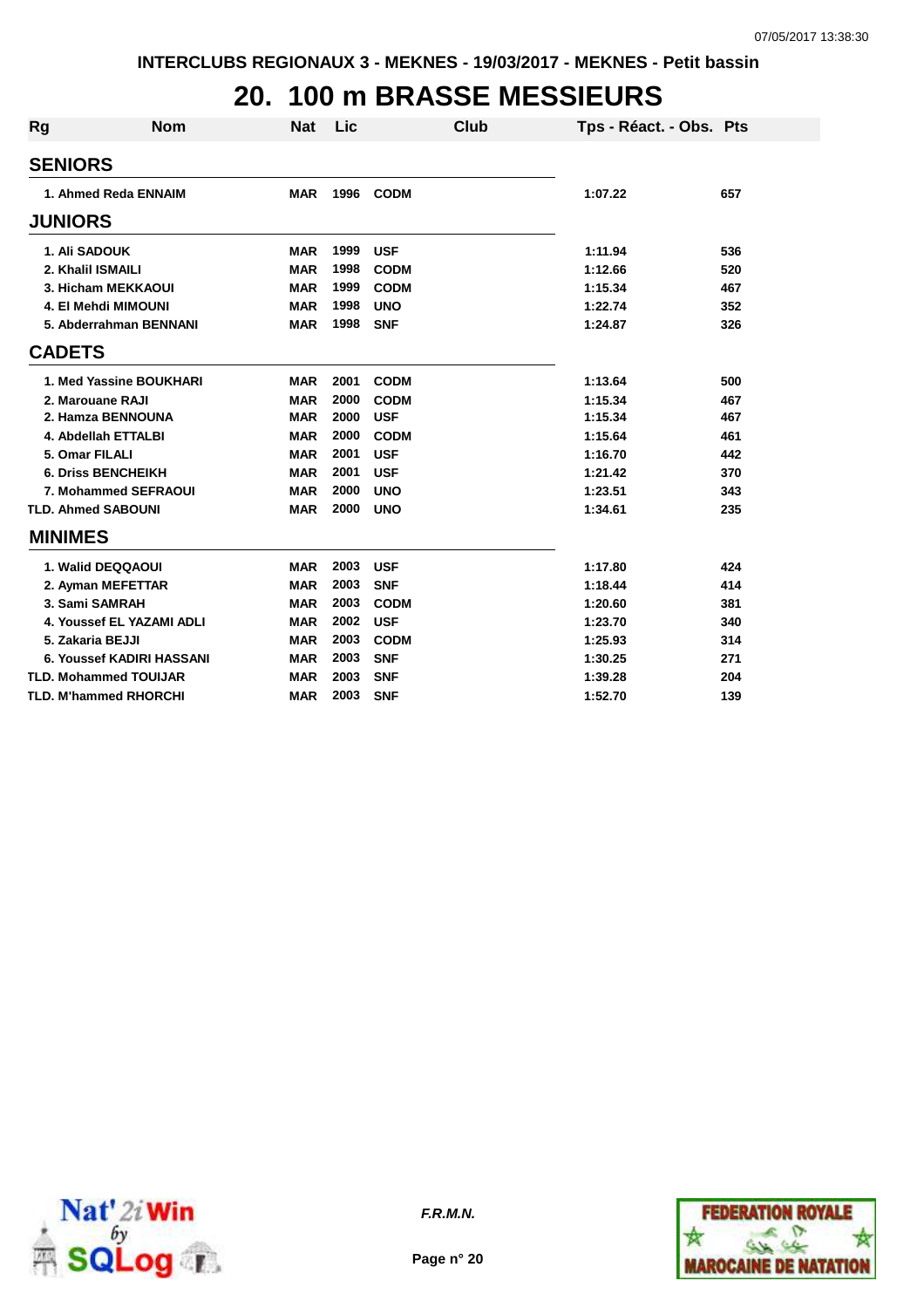# **21. 100 m BRASSE DAMES**

| Rg                         | <b>Nom</b> | Nat        | <b>Lic</b> | Club        | Tps - Réact. - Obs. Pts |     |
|----------------------------|------------|------------|------------|-------------|-------------------------|-----|
| <b>SENIORS</b>             |            |            |            |             |                         |     |
| 1. Khaoula DJEBLI          |            | <b>MAR</b> | 1996       | <b>CODM</b> | 1:25.19                 | 431 |
| <b>CADETS</b>              |            |            |            |             |                         |     |
| 1. Aya EL HAOUAT           |            | <b>MAR</b> | 2001       | <b>MAS</b>  | 1:29.74                 | 368 |
| 2. Meryem RHLIL            |            | <b>MAR</b> | 2001       | <b>CODM</b> | 1:31.41                 | 348 |
| 3. Meriem MAHMOUDI         |            | <b>MAR</b> | 2001       | <b>SNF</b>  | 1:38.56                 | 278 |
| <b>MINIMES</b>             |            |            |            |             |                         |     |
| 1. Hiba LAKNIT             |            | <b>MAR</b> | 2002       | <b>CODM</b> | 1:16.26                 | 600 |
| 2. Oumayma ETTALBI         |            | <b>MAR</b> | 2003       | <b>CODM</b> | 1:21.61                 | 490 |
| 3. Salma REGRAGUI          |            | <b>MAR</b> | 2002       | <b>USF</b>  | 1:29.72                 | 369 |
| 4. Aya ADIANNA             |            | <b>MAR</b> | 2002       | <b>SNF</b>  | 1:30.82                 | 355 |
| 5. Fatima Zahrae AIT TALEB |            | <b>MAR</b> | 2003       | <b>CODM</b> | 1:32.70                 | 334 |
| 6. Douae MOUTAOUAKIL       |            | <b>MAR</b> | 2003       | <b>SNF</b>  | 1:37.36                 | 288 |
| <b>TLD. Boutaina OUALI</b> |            | <b>MAR</b> | 2003       | <b>CAT</b>  | 1:50.73                 | 196 |
| <b>NC. Hajar LOUDIYI</b>   |            | <b>MAR</b> | 2003       | A.C.N.T     | Dsq VI                  | 0   |



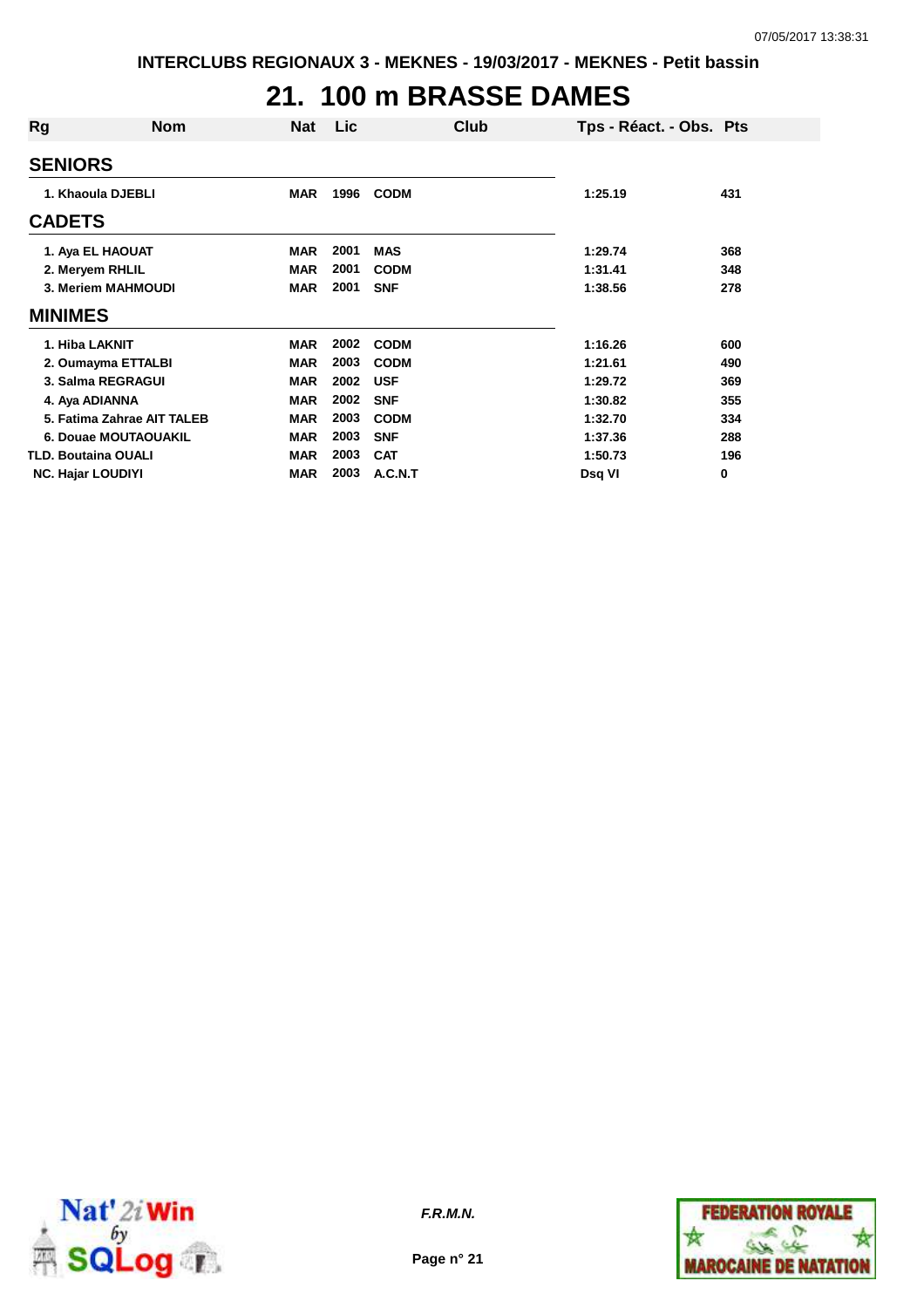# **22. 50 m DOS MESSIEURS**

| <b>Rg</b> | <b>Nom</b>                          | Nat        | Lic  | Club        | Tps - Réact. - Obs. Pts |     |
|-----------|-------------------------------------|------------|------|-------------|-------------------------|-----|
|           | <b>SENIORS</b>                      |            |      |             |                         |     |
|           | <b>TLD. Youssef AMRI JAMI</b>       | <b>MAR</b> | 1997 | <b>SNF</b>  | 36.44                   | 287 |
|           | <b>JUNIORS</b>                      |            |      |             |                         |     |
|           | 1. Karim AMARTI                     | MAR        | 1998 | <b>USF</b>  | 30.45                   | 492 |
|           | 2. Hicham MEKKAOUI                  | <b>MAR</b> | 1999 | <b>CODM</b> | 31.43                   | 447 |
|           | 3. El Mehdi MIMOUNI                 | <b>MAR</b> | 1998 | <b>UNO</b>  | 32.98                   | 387 |
|           | 4. Khalil ISMAILI                   | <b>MAR</b> | 1998 | <b>CODM</b> | 33.56                   | 367 |
|           | <b>CADETS</b>                       |            |      |             |                         |     |
|           | 1. Abdeljabbar REGRAGUI             | <b>MAR</b> | 2001 | <b>CODM</b> | 28.16                   | 622 |
|           | 2. Med Yassine BOUKHARI             | <b>MAR</b> | 2001 | <b>CODM</b> | 29.04                   | 567 |
|           | 3. Mohammed SEFRAOUI                | <b>MAR</b> | 2000 | <b>UNO</b>  | 29.59                   | 536 |
|           | 4. El Mehdi SMOUNI                  | <b>MAR</b> | 2000 | <b>CODM</b> | 30.04                   | 512 |
|           | 5. Abdellah ETTALBI                 | <b>MAR</b> | 2000 | <b>CODM</b> | 30.83                   | 474 |
|           | 6. Akram Oussama ARROUD             | <b>MAR</b> | 2000 | <b>CODM</b> | 31.03                   | 465 |
|           | <b>7. Driss BENCHEIKH</b>           | <b>MAR</b> | 2001 | <b>USF</b>  | 31.13                   | 460 |
|           | 8. Omar FILALI                      | <b>MAR</b> | 2001 | <b>USF</b>  | 31.96                   | 425 |
|           | 9. Sami HAMOUCHANE                  | <b>MAR</b> | 2000 | <b>CODM</b> | 32.78                   | 394 |
|           | 10. Ilyas BOUDENE                   | <b>MAR</b> | 2001 | <b>MAS</b>  | 33.06                   | 384 |
|           | 11. Abdellah KHARKHACH              | <b>MAR</b> | 2001 | <b>USF</b>  | 33.56                   | 367 |
|           | <b>12. Ahmed SABOUNI</b>            | <b>MAR</b> | 2000 | <b>UNO</b>  | 40.81                   | 204 |
|           | <b>TLD. Mohammed Amine BELHADRI</b> | <b>MAR</b> | 2001 | <b>UNO</b>  | 41.31                   | 197 |
|           | <b>MINIMES</b>                      |            |      |             |                         |     |
|           | 1. Omar Ahmed ZOUITEN               | <b>MAR</b> | 2002 | <b>MAS</b>  | 30.67                   | 481 |
|           | 2. Ismail EL HAMOUMI                | <b>MAR</b> | 2002 | <b>USF</b>  | 32.52                   | 404 |
|           | 3. Adam SEDDOUK                     | <b>MAR</b> | 2003 | <b>CODM</b> | 33.44                   | 371 |
|           | 4. Ayman MEFETTAR                   | <b>MAR</b> | 2003 | <b>SNF</b>  | 33.64                   | 365 |
|           | 5. Zakariae AMALI                   | <b>MAR</b> | 2003 | <b>CODM</b> | 34.16                   | 348 |
|           | 6. Yasser ELMAMOUN                  | <b>MAR</b> | 2003 | <b>CODM</b> | 34.31                   | 344 |
|           | 7. Adnane BENADADA                  | <b>MAR</b> | 2003 | <b>SNF</b>  | 34.94                   | 325 |
|           | 8. Oussama EL MOUSSAMI              | <b>MAR</b> | 2003 | <b>CODM</b> | 35.00                   | 324 |
|           | 9. Omar ALAMI OUAZZANI              | <b>MAR</b> | 2002 | <b>CODM</b> | 35.26                   | 317 |
|           | 9. El Mehdi ELKAMYA                 | MAR        | 2002 | <b>SNF</b>  | 35.26                   | 317 |
|           | 11. Anass KEMMOUNE                  | MAR        | 2003 | <b>SNF</b>  | 37.67                   | 260 |
|           | 12. Zakaria BEJJI                   | <b>MAR</b> | 2003 | <b>CODM</b> | 38.00                   | 253 |
|           | <b>13. Yassir BOUKHDIMI</b>         | <b>MAR</b> | 2003 | <b>CODM</b> | 38.07                   | 251 |
|           | 14. Walid RHZAL                     | <b>MAR</b> | 2003 | <b>UNO</b>  | 39.00                   | 234 |
|           | <b>14. Youssef MBASSO</b>           | <b>MAR</b> | 2002 | <b>UNO</b>  | 39.00                   | 234 |
|           | 16. Ilyas ES SAHELY                 | <b>MAR</b> | 2003 | <b>SNF</b>  | 39.06                   | 233 |
|           | 17. Abdelmouiz LAMFEDEL             | <b>MAR</b> | 2003 | <b>CODM</b> | 40.52                   | 208 |
|           | <b>18. Youssef KADIRI HASSANI</b>   | <b>MAR</b> | 2003 | <b>SNF</b>  | 40.79                   | 204 |
|           | <b>TLD. M'hammed RHORCHI</b>        | <b>MAR</b> | 2003 | <b>SNF</b>  | 44.03                   | 162 |
|           | <b>TLD. Abderrahmane AMMARA</b>     | <b>MAR</b> | 2003 | <b>CAT</b>  | 47.12                   | 132 |
|           | <b>TLD. Mohammed TOUIJAR</b>        | <b>MAR</b> | 2003 | <b>SNF</b>  | 48.24                   | 123 |
|           | <b>TLD. Omar OUMOKHTAR</b>          | <b>MAR</b> | 2003 | <b>UNO</b>  | 50.59                   | 107 |
|           | <b>NC. Sami SAMRAH</b>              | <b>MAR</b> | 2003 | <b>CODM</b> | Dsq VI                  | 0   |



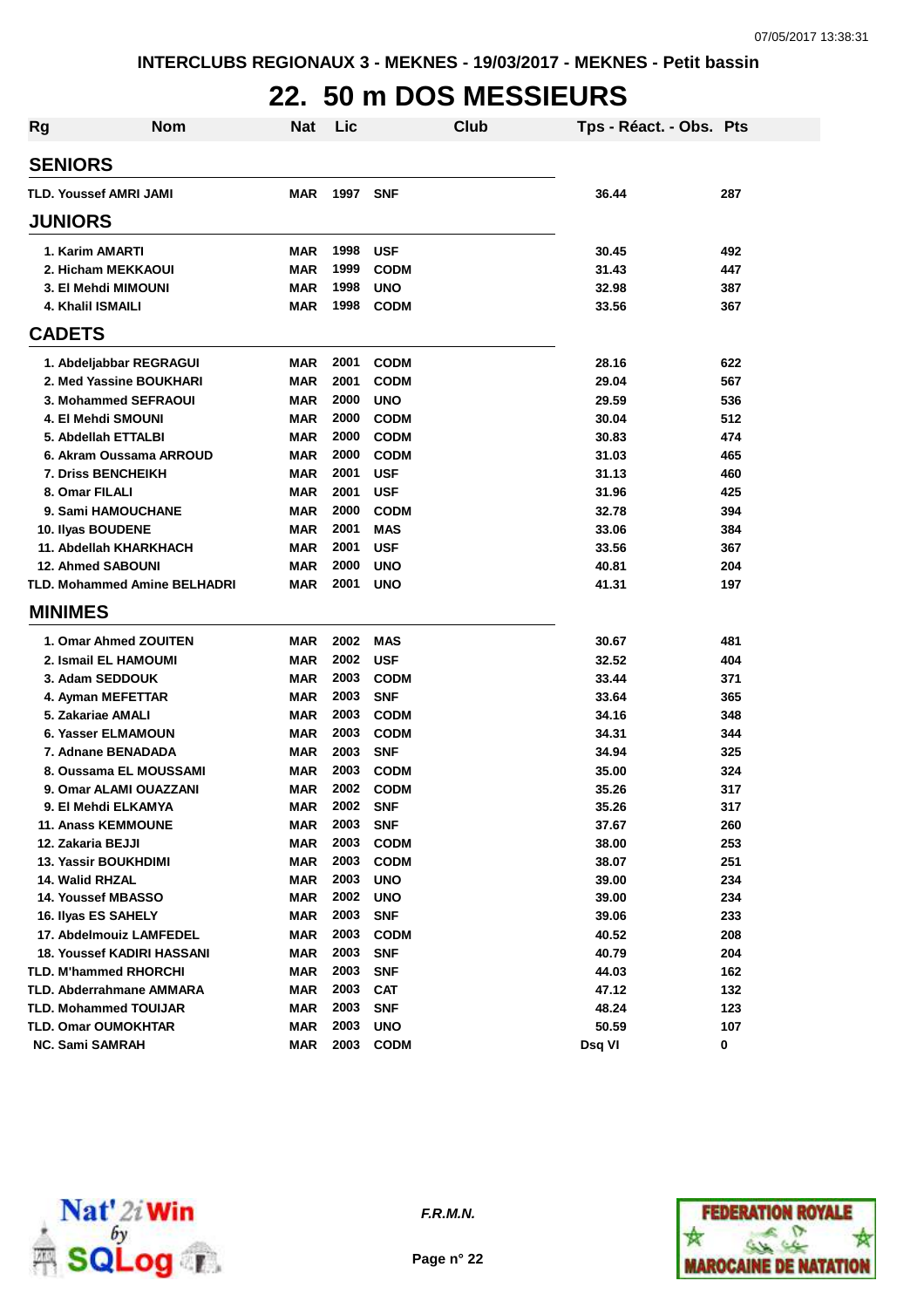# **23. 50 m DOS DAMES**

| Rg                         | <b>Nom</b>                     | <b>Nat</b> | Lic  |             | Club | Tps - Réact. - Obs. Pts |     |
|----------------------------|--------------------------------|------------|------|-------------|------|-------------------------|-----|
| <b>CADETS</b>              |                                |            |      |             |      |                         |     |
|                            | 1. Oumnia OUFRID               | <b>MAR</b> | 2001 | <b>CODM</b> |      | 33.86                   | 510 |
| 2. Rim DIOURI              |                                | <b>MAR</b> | 2000 | <b>CODM</b> |      | 34.61                   | 478 |
|                            | 3. Meryem RHLIL                | <b>MAR</b> | 2001 | <b>CODM</b> |      | 35.12                   | 457 |
|                            | 4. Hajar BOUBRIK               | <b>MAR</b> | 2001 | <b>SNF</b>  |      | 40.64                   | 295 |
|                            | 5. Meriem MAHMOUDI             | <b>MAR</b> | 2001 | <b>SNF</b>  |      | 43.95                   | 233 |
| <b>MINIMES</b>             |                                |            |      |             |      |                         |     |
|                            | 1. Oumayma ETTALBI             | <b>MAR</b> | 2003 | <b>CODM</b> |      | 35.26                   | 452 |
| 2. Rim BENNANI             |                                | <b>MAR</b> | 2002 | <b>CODM</b> |      | 36.42                   | 410 |
|                            | 3. Basma BOUDRAR               | <b>MAR</b> | 2003 | <b>CODM</b> |      | 36.65                   | 402 |
| 4. Sara RAHALI             |                                | <b>MAR</b> | 2002 | <b>CODM</b> |      | 37.98                   | 361 |
| 5. Rania DEHBI             |                                | <b>MAR</b> | 2003 | <b>CODM</b> |      | 38.52                   | 346 |
|                            | 6. Imane KANDILI               | <b>MAR</b> | 2003 | <b>SNF</b>  |      | 39.33                   | 325 |
|                            | 7. Fatima Zahrae AIT TALEB     | <b>MAR</b> | 2003 | <b>CODM</b> |      | 39.84                   | 313 |
|                            | 8. Yassmine FADILA             | <b>MAR</b> | 2002 | <b>SNF</b>  |      | 41.42                   | 278 |
|                            | 9. Douae MOUTAOUAKIL           | <b>MAR</b> | 2003 | <b>SNF</b>  |      | 42.16                   | 264 |
| 10. Ghita YAHYA            |                                | <b>MAR</b> | 2003 | <b>SNF</b>  |      | 45.20                   | 214 |
| <b>TLD. Boutaina OUALI</b> |                                | <b>MAR</b> | 2003 | <b>CAT</b>  |      | 49.67                   | 161 |
| <b>NC. Hajar SABER</b>     |                                | <b>MAR</b> | 2003 | <b>CODM</b> |      | Frf exc.                |     |
|                            | <b>NC. Douae EL MOUJARRADE</b> | <b>MAR</b> | 2003 | <b>SNF</b>  |      | Dsq VI                  | 0   |



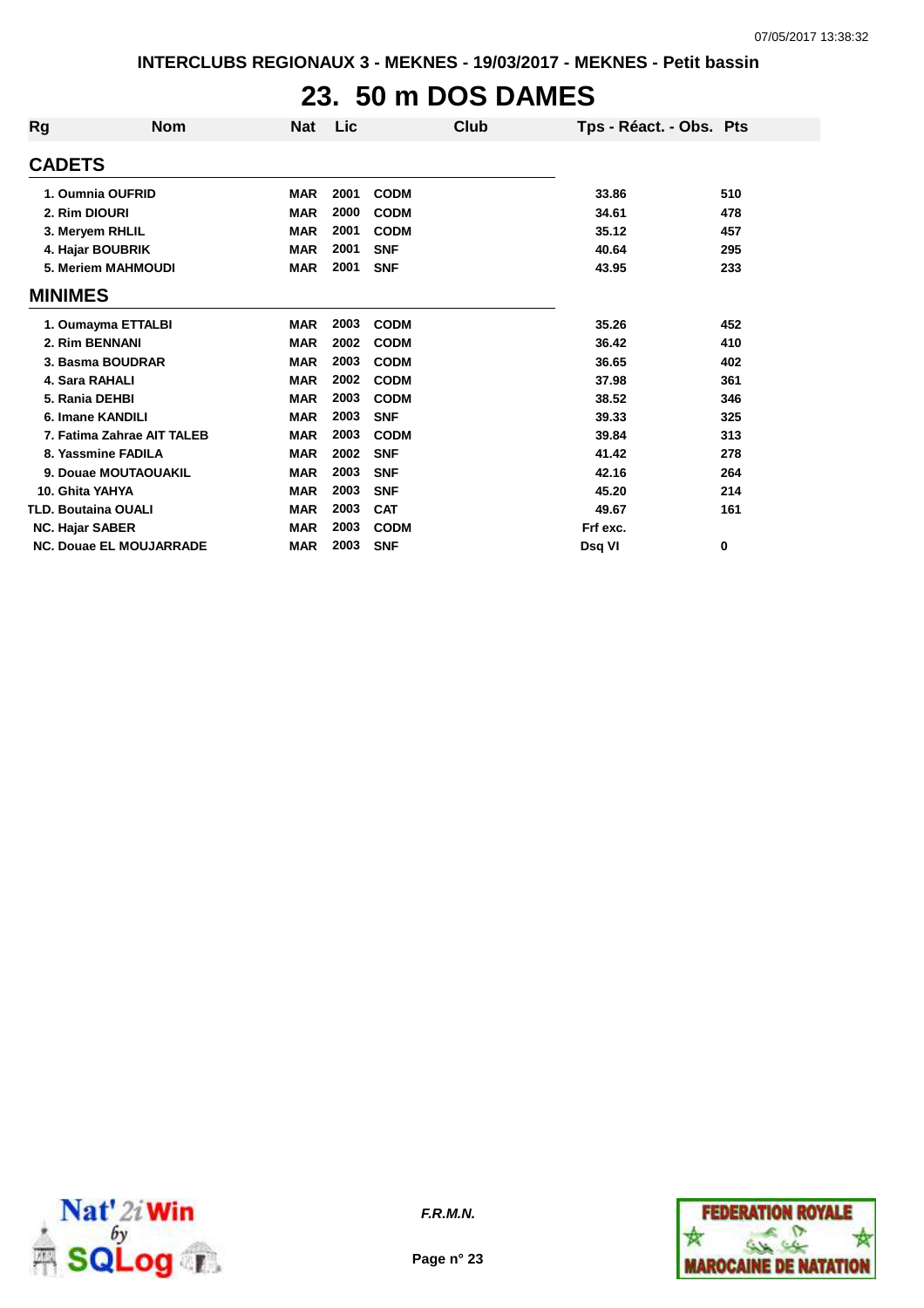### **24. 400 m 4 NAGES MESSIEURS**

| Rg             | <b>Nom</b>                  | Nat        | Lic  | Club        | Tps - Réact. - Obs. Pts |     |
|----------------|-----------------------------|------------|------|-------------|-------------------------|-----|
| <b>SENIORS</b> |                             |            |      |             |                         |     |
|                | 1. Said SABER               | <b>MAR</b> | 1995 | <b>CODM</b> | 4:53.79                 | 571 |
| <b>JUNIORS</b> |                             |            |      |             |                         |     |
|                | 1. Hicham TIJARI            | <b>MAR</b> | 1998 | <b>CODM</b> | 5:22.69                 | 431 |
|                | 2. Omar NABOUCHE            | <b>MAR</b> | 1999 | <b>CODM</b> | 5:22.81                 | 431 |
| <b>CADETS</b>  |                             |            |      |             |                         |     |
|                | 1. Marouane RAJI            | <b>MAR</b> | 2000 | <b>CODM</b> | 5:17.09                 | 454 |
|                | 2. Akram Oussama ARROUD     | <b>MAR</b> | 2000 | <b>CODM</b> | 5:32.29                 | 395 |
|                | NC. Abdeljabbar REGRAGUI    | <b>MAR</b> | 2001 | <b>CODM</b> | Dsq FD                  | 0   |
| <b>MINIMES</b> |                             |            |      |             |                         |     |
|                | 1. Monssif Hamza TIJARI     | <b>MAR</b> | 2002 | <b>CODM</b> | 5:06.30                 | 504 |
|                | 2. Omar Ahmed ZOUITEN       | <b>MAR</b> | 2002 | <b>MAS</b>  | 5:32.19                 | 395 |
|                | 3. Adam SEDDOUK             | <b>MAR</b> | 2003 | <b>CODM</b> | 5:32.97                 | 392 |
|                | 4. Walid DEQQAOUI           | <b>MAR</b> | 2003 | <b>USF</b>  | 5:35.73                 | 383 |
|                | 5. Ayman MEFETTAR           | <b>MAR</b> | 2003 | <b>SNF</b>  | 5:38.06                 | 375 |
|                | 6. Zakariae AMALI           | <b>MAR</b> | 2003 | <b>CODM</b> | 5:40.16                 | 368 |
|                | 7. Omar ALAMI OUAZZANI      | <b>MAR</b> | 2002 | <b>CODM</b> | 5:49.92                 | 338 |
|                | 7. Walid EL BOURAKKADI      | <b>MAR</b> | 2003 | <b>SNF</b>  | 5:49.92                 | 338 |
|                | <b>NC. Yassir BOUKHDIMI</b> | <b>MAR</b> | 2003 | <b>CODM</b> | Disqual.                | 0   |



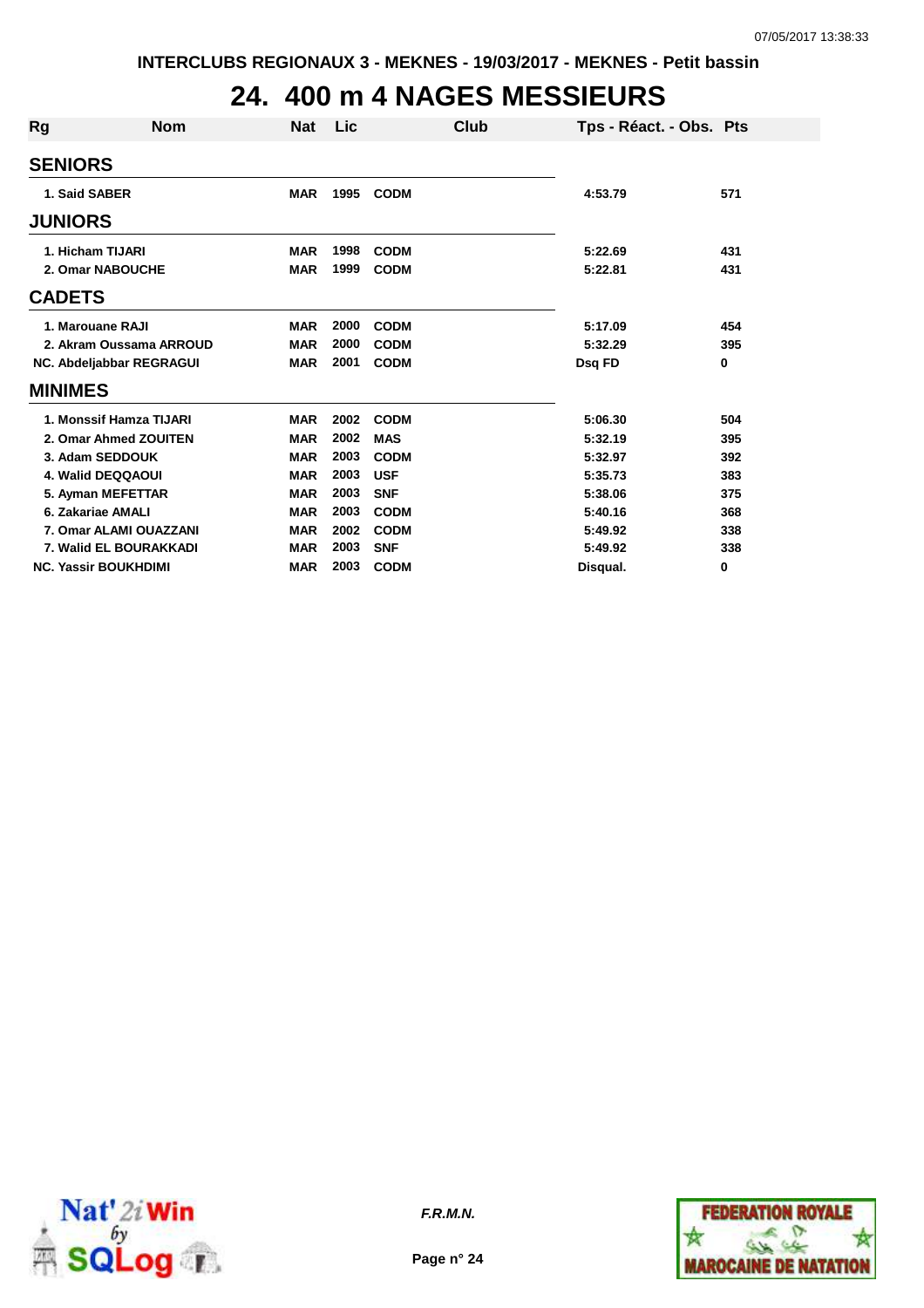#### **25. 400 m 4 NAGES DAMES**

| Rg                     | <b>Nom</b> | <b>Nat</b> | <b>Lic</b> |             | Club | Tps - Réact. - Obs. Pts |     |
|------------------------|------------|------------|------------|-------------|------|-------------------------|-----|
| <b>MINIMES</b>         |            |            |            |             |      |                         |     |
| 1. Hiba LAKNIT         |            | <b>MAR</b> | 2002       | CODM        |      | 5:36.47                 | 507 |
| 2. Aya ADIANNA         |            | <b>MAR</b> | 2002 SNF   |             |      | 5:56.17                 | 428 |
| <b>NC. Hajar SABER</b> |            | <b>MAR</b> | 2003       | <b>CODM</b> |      | Frf exc.                |     |



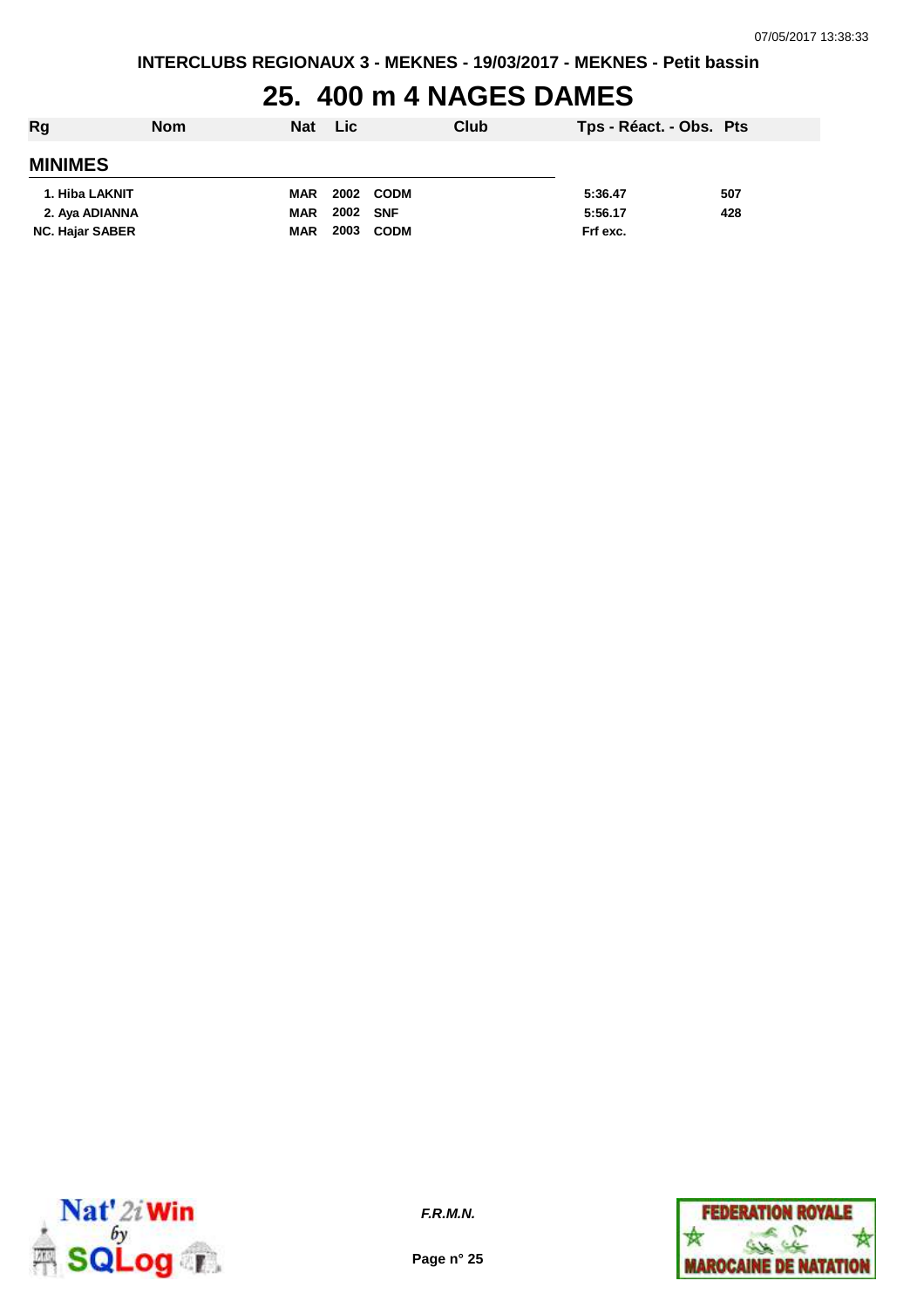### **26. 200 m PAPILLON MESSIEURS**

| Rg               | <b>Nom</b>              | Nat        | <b>Lic</b> |             | Club | Tps - Réact. - Obs. Pts |     |
|------------------|-------------------------|------------|------------|-------------|------|-------------------------|-----|
| <b>SENIORS</b>   |                         |            |            |             |      |                         |     |
| 1. Said SABER    |                         | <b>MAR</b> | 1995       | <b>CODM</b> |      | 2:07.38                 | 670 |
| <b>JUNIORS</b>   |                         |            |            |             |      |                         |     |
| 1. Ali SADOUK    |                         | <b>MAR</b> | 1999       | <b>USF</b>  |      | 2:21.97                 | 484 |
| 2. Hicham TIJARI |                         | <b>MAR</b> | 1998       | <b>CODM</b> |      | 2:27.04                 | 436 |
|                  | 3. Omar NABOUCHE        | <b>MAR</b> | 1999       | <b>CODM</b> |      | 2:33.84                 | 380 |
| <b>CADETS</b>    |                         |            |            |             |      |                         |     |
|                  | 1. Akram Oussama ARROUD | <b>MAR</b> | 2000       | <b>CODM</b> |      | 2:24.31                 | 461 |
|                  | 2. Sami HAMOUCHANE      | <b>MAR</b> | 2000       | <b>CODM</b> |      | 2:26.19                 | 443 |
| <b>MINIMES</b>   |                         |            |            |             |      |                         |     |
|                  | 1. Monssif Hamza TIJARI | <b>MAR</b> | 2002       | <b>CODM</b> |      | 2:18.52                 | 521 |
|                  | 2. Oussama EL MOUSSAMI  | <b>MAR</b> | 2003       | <b>CODM</b> |      | 2:33.06                 | 386 |
|                  | 3. Zakariae AMALI       | <b>MAR</b> | 2003       | <b>CODM</b> |      | 2:37.38                 | 355 |
|                  | 4. Adnane BENADADA      | <b>MAR</b> | 2003       | <b>SNF</b>  |      | 2:39.30                 | 343 |
|                  | 5. Walid DEQQAOUI       | <b>MAR</b> | 2003       | <b>USF</b>  |      | 2:46.13                 | 302 |
|                  | 6. Omar ALAMI OUAZZANI  | <b>MAR</b> | 2002       | <b>CODM</b> |      | 2:53.14                 | 267 |
|                  | 7. Walid EL BOURAKKADI  | <b>MAR</b> | 2003       | <b>SNF</b>  |      | 2:56.33                 | 252 |
|                  | 8. Aymane HAOULANI      | <b>MAR</b> | 2003       | <b>CODM</b> |      | 3:11.45                 | 197 |



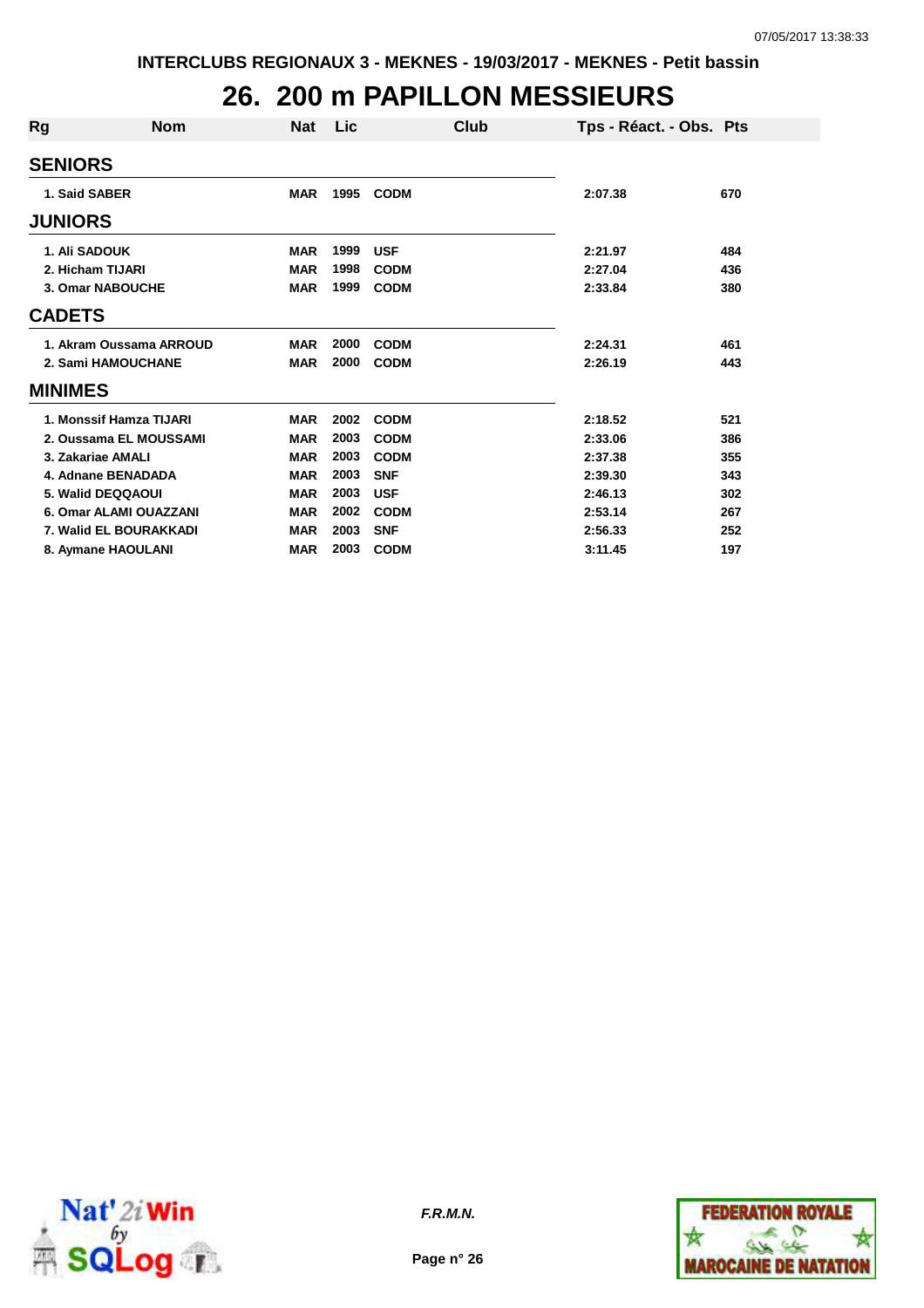#### **27. 200 m PAPILLON DAMES**

| Rg                     | <b>Nom</b> | <b>Nat</b> | <b>Lic</b> |             | Club | Tps - Réact. - Obs. Pts |     |
|------------------------|------------|------------|------------|-------------|------|-------------------------|-----|
| <b>MINIMES</b>         |            |            |            |             |      |                         |     |
| 1. Hiba LAKNIT         |            | MAR        | 2002       | <b>CODM</b> |      | 2:45.56                 | 398 |
| 2. Salma REGRAGUI      |            | MAR        | 2002       | <b>USF</b>  |      | 2:52.79                 | 350 |
| 3. Douae EL MOUJARRADE |            | <b>MAR</b> | 2003       | <b>SNF</b>  |      | 2:58.05                 | 320 |
| <b>NC. Hajar SABER</b> |            | <b>MAR</b> | 2003       | <b>CODM</b> |      | Frf exc.                |     |



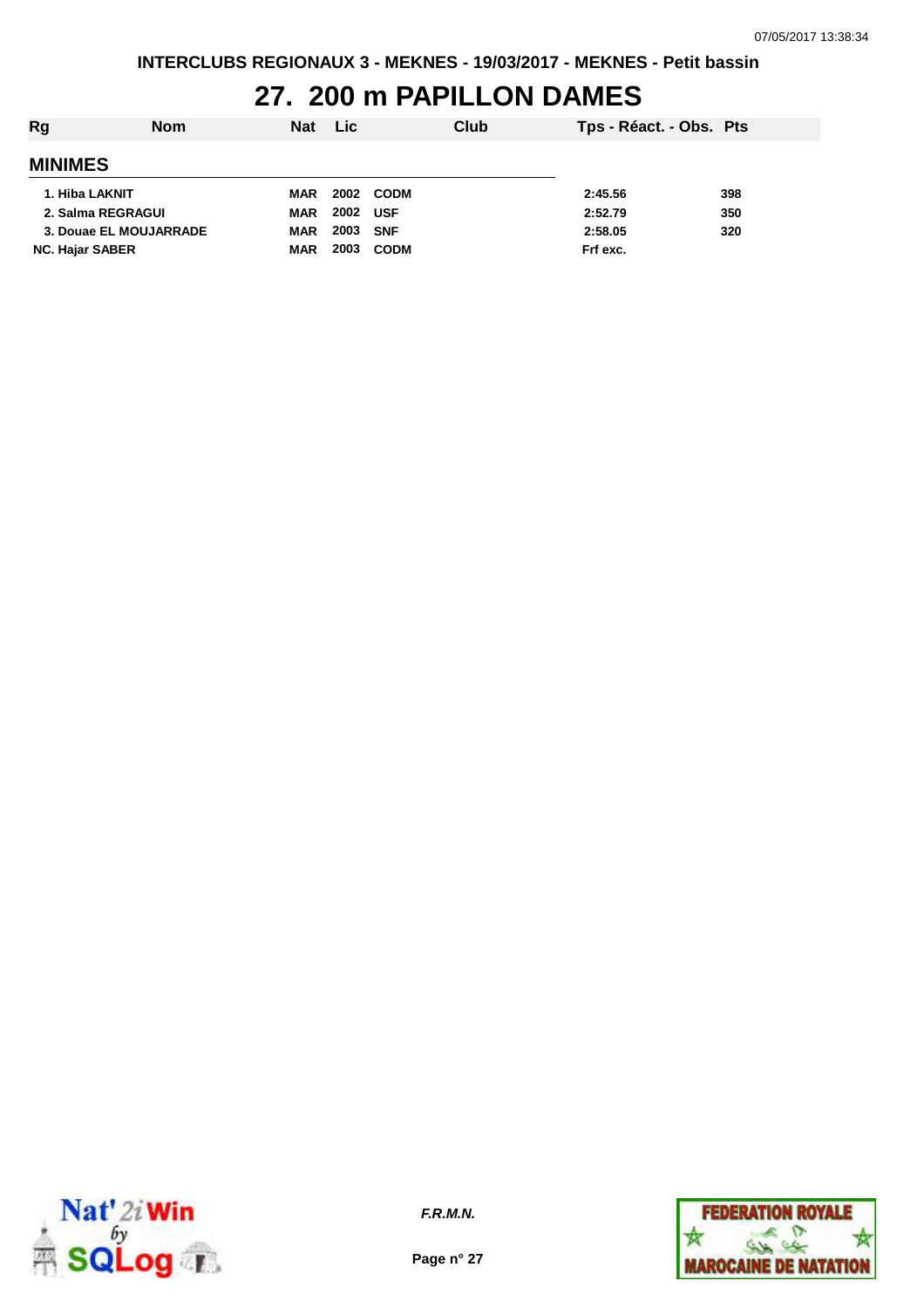## **28. 100 m DOS MESSIEURS**

| Rg             | Nom                            | <b>Nat</b> | Lic  | <b>Club</b> | Tps - Réact. - Obs. Pts |     |
|----------------|--------------------------------|------------|------|-------------|-------------------------|-----|
| <b>JUNIORS</b> |                                |            |      |             |                         |     |
|                | 1. Karim AMARTI                | <b>MAR</b> | 1998 | <b>USF</b>  | 1:04.97                 | 511 |
|                | 2. Hicham MEKKAOUI             | <b>MAR</b> | 1999 | <b>CODM</b> | 1:07.02                 | 465 |
|                | 3. Khalil ISMAILI              | <b>MAR</b> | 1998 | <b>CODM</b> | 1:08.89                 | 428 |
|                | 3. Omar NABOUCHE               | <b>MAR</b> | 1999 | <b>CODM</b> | 1:08.89                 | 428 |
|                | 5. Hicham TIJARI               | <b>MAR</b> | 1998 | <b>CODM</b> | 1:13.22                 | 357 |
| <b>CADETS</b>  |                                |            |      |             |                         |     |
|                | 1. Abdeljabbar REGRAGUI        | <b>MAR</b> | 2001 | <b>CODM</b> | 1:00.78                 | 624 |
|                | 2. Med Yassine BOUKHARI        | <b>MAR</b> | 2001 | <b>CODM</b> | 1:03.12                 | 557 |
|                | 3. El Mehdi SMOUNI             | <b>MAR</b> | 2000 | <b>CODM</b> | 1:04.50                 | 522 |
|                | 4. Mohammed SEFRAOUI           | <b>MAR</b> | 2000 | <b>UNO</b>  | 1:06.19                 | 483 |
|                | 5. Abdellah ETTALBI            | <b>MAR</b> | 2000 | <b>CODM</b> | 1:08.45                 | 436 |
|                | <b>6. Driss BENCHEIKH</b>      | <b>MAR</b> | 2001 | <b>USF</b>  | 1:09.23                 | 422 |
|                | 7. Omar FILALI                 | <b>MAR</b> | 2001 | <b>USF</b>  | 1:09.54                 | 416 |
|                | 8. Akram Oussama ARROUD        | <b>MAR</b> | 2000 | <b>CODM</b> | 1:09.63                 | 415 |
|                | 9. Ilyas BOUDENE               | <b>MAR</b> | 2001 | <b>MAS</b>  | 1:09.85                 | 411 |
|                | 10. Abdellah KHARKHACH         | <b>MAR</b> | 2001 | <b>USF</b>  | 1:12.72                 | 364 |
| <b>MINIMES</b> |                                |            |      |             |                         |     |
|                | 1. Omar Ahmed ZOUITEN          | <b>MAR</b> | 2002 | <b>MAS</b>  | 1:08.22                 | 441 |
|                | 2. Adam SEDDOUK                | <b>MAR</b> | 2003 | <b>CODM</b> | 1:10.86                 | 393 |
|                | 3. Ayman MEFETTAR              | <b>MAR</b> | 2003 | <b>SNF</b>  | 1:11.81                 | 378 |
|                | <b>4. Ismail EL HAMOUMI</b>    | <b>MAR</b> | 2002 | <b>USF</b>  | 1:11.84                 | 378 |
|                | 5. Zakariae AMALI              | <b>MAR</b> | 2003 | <b>CODM</b> | 1:13.04                 | 359 |
|                | 6. Yasser ELMAMOUN             | <b>MAR</b> | 2003 | <b>CODM</b> | 1:16.63                 | 311 |
|                | 7. Oussama EL MOUSSAMI         | <b>MAR</b> | 2003 | <b>CODM</b> | 1:17.28                 | 303 |
|                | 8. El Mehdi ELKAMYA            | <b>MAR</b> | 2002 | <b>SNF</b>  | 1:17.36                 | 302 |
|                | 9. Zakaria BEJJI               | <b>MAR</b> | 2003 | <b>CODM</b> | 1:20.53                 | 268 |
|                | 10. Walid RHZAL                | <b>MAR</b> | 2003 | <b>UNO</b>  | 1:20.78                 | 265 |
|                | <b>11. Yassir BOUKHDIMI</b>    | <b>MAR</b> | 2003 | <b>CODM</b> | 1:21.28                 | 260 |
|                | 12. Sami SAMRAH                | <b>MAR</b> | 2003 | <b>CODM</b> | 1:21.87                 | 255 |
|                | <b>13. Anass KEMMOUNE</b>      | <b>MAR</b> | 2003 | <b>SNF</b>  | 1:23.20                 | 243 |
|                | <b>14. Youssef MBASSO</b>      | <b>MAR</b> | 2002 | <b>UNO</b>  | 1:23.59                 | 239 |
|                | 15. Ilyas ES SAHELY            | <b>MAR</b> | 2003 | <b>SNF</b>  | 1:27.70                 | 207 |
|                | 16. Abdelmouiz LAMFEDEL        | <b>MAR</b> | 2003 | <b>CODM</b> | 1:28.34                 | 203 |
|                | <b>NC. Omar ALAMI OUAZZANI</b> | <b>MAR</b> | 2002 | <b>CODM</b> | Dsg VI                  | 0   |



**F.R.M.N.**

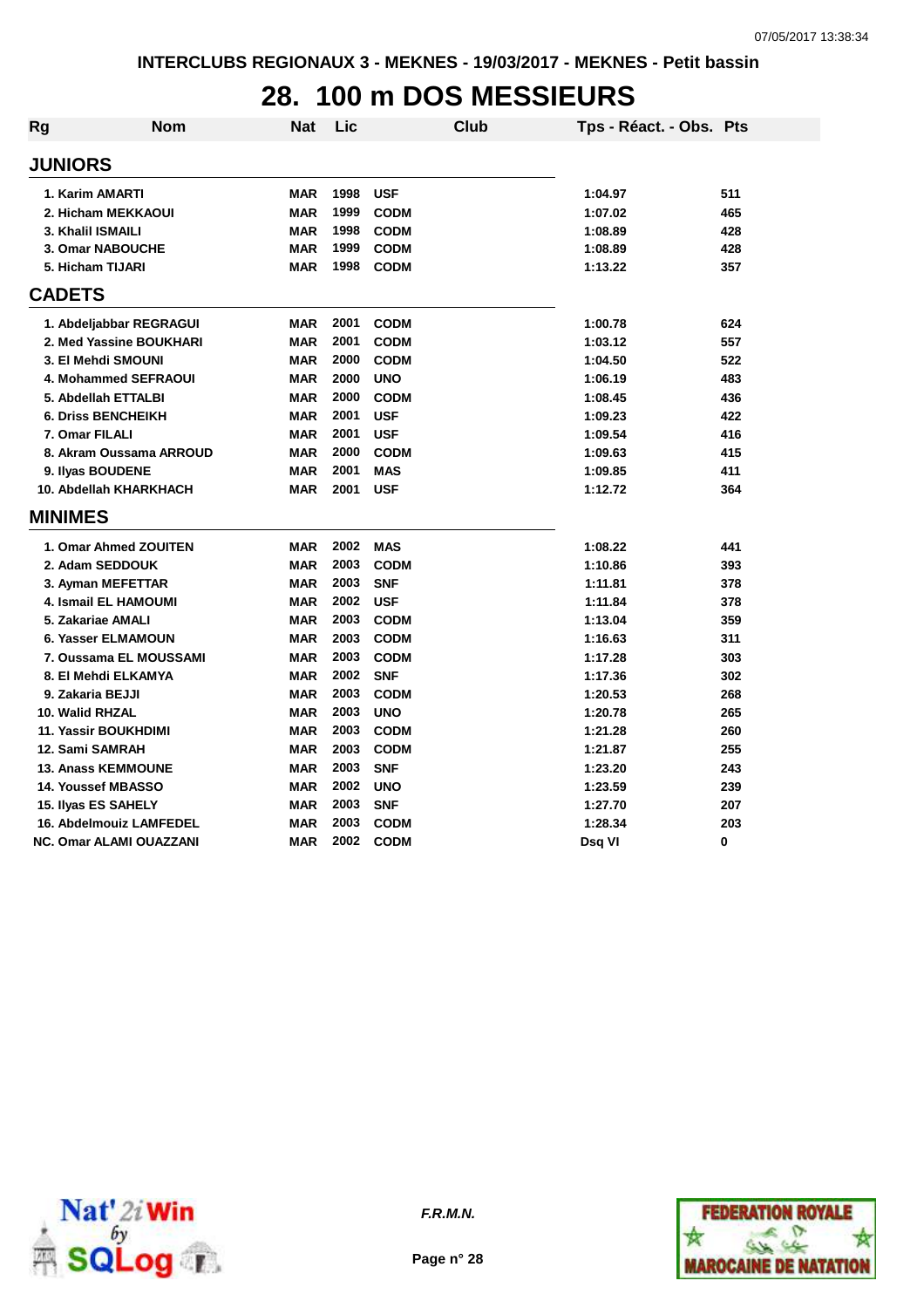# **29. 100 m DOS DAMES**

| Rg                     | <b>Nom</b>                   | Nat        | Lic  | Club        | Tps - Réact. - Obs. Pts |     |
|------------------------|------------------------------|------------|------|-------------|-------------------------|-----|
| <b>CADETS</b>          |                              |            |      |             |                         |     |
|                        | 1. Oumnia OUFRID             | <b>MAR</b> | 2001 | <b>CODM</b> | 1:12.07                 | 524 |
| 2. Rim DIOURI          |                              | <b>MAR</b> | 2000 | <b>CODM</b> | 1:14.91                 | 467 |
|                        | 3. Meryem RHLIL              | <b>MAR</b> | 2001 | <b>CODM</b> | 1:16.95                 | 430 |
|                        | 4. Hajar BOUBRIK             | <b>MAR</b> | 2001 | <b>SNF</b>  | 1:28.44                 | 283 |
|                        | 5. Meriem MAHMOUDI           | <b>MAR</b> | 2001 | <b>SNF</b>  | 1:28.91                 | 279 |
| <b>MINIMES</b>         |                              |            |      |             |                         |     |
|                        | 1. Oumayma ETTALBI           | <b>MAR</b> | 2003 | <b>CODM</b> | 1:16.55                 | 437 |
| 2. Rim BENNANI         |                              | <b>MAR</b> | 2002 | <b>CODM</b> | 1:16.91                 | 431 |
|                        | 3. Basma BOUDRAR             | <b>MAR</b> | 2003 | <b>CODM</b> | 1:18.72                 | 402 |
| 4. Aya ADIANNA         |                              | <b>MAR</b> | 2002 | <b>SNF</b>  | 1:20.50                 | 376 |
| 5. Sara RAHALI         |                              | <b>MAR</b> | 2002 | <b>CODM</b> | 1:22.41                 | 350 |
| 6. Rania DEHBI         |                              | <b>MAR</b> | 2003 | <b>CODM</b> | 1:23.55                 | 336 |
|                        | 7. Fatima Zahrae AIT TALEB   | <b>MAR</b> | 2003 | <b>CODM</b> | 1:24.38                 | 326 |
|                        | 8. Yassmine FADILA           | <b>MAR</b> | 2002 | <b>SNF</b>  | 1:29.05                 | 278 |
|                        | 9. Imane KANDILI             | <b>MAR</b> | 2003 | <b>SNF</b>  | 1:29.45                 | 274 |
|                        | <b>10. Douae MOUTAOUAKIL</b> | <b>MAR</b> | 2003 | <b>SNF</b>  | 1:31.02                 | 260 |
| 11. Ghita YAHYA        |                              | <b>MAR</b> | 2003 | <b>SNF</b>  | 1:35.50                 | 225 |
| <b>NC. Hajar SABER</b> |                              | <b>MAR</b> | 2003 | <b>CODM</b> | Frf exc.                |     |



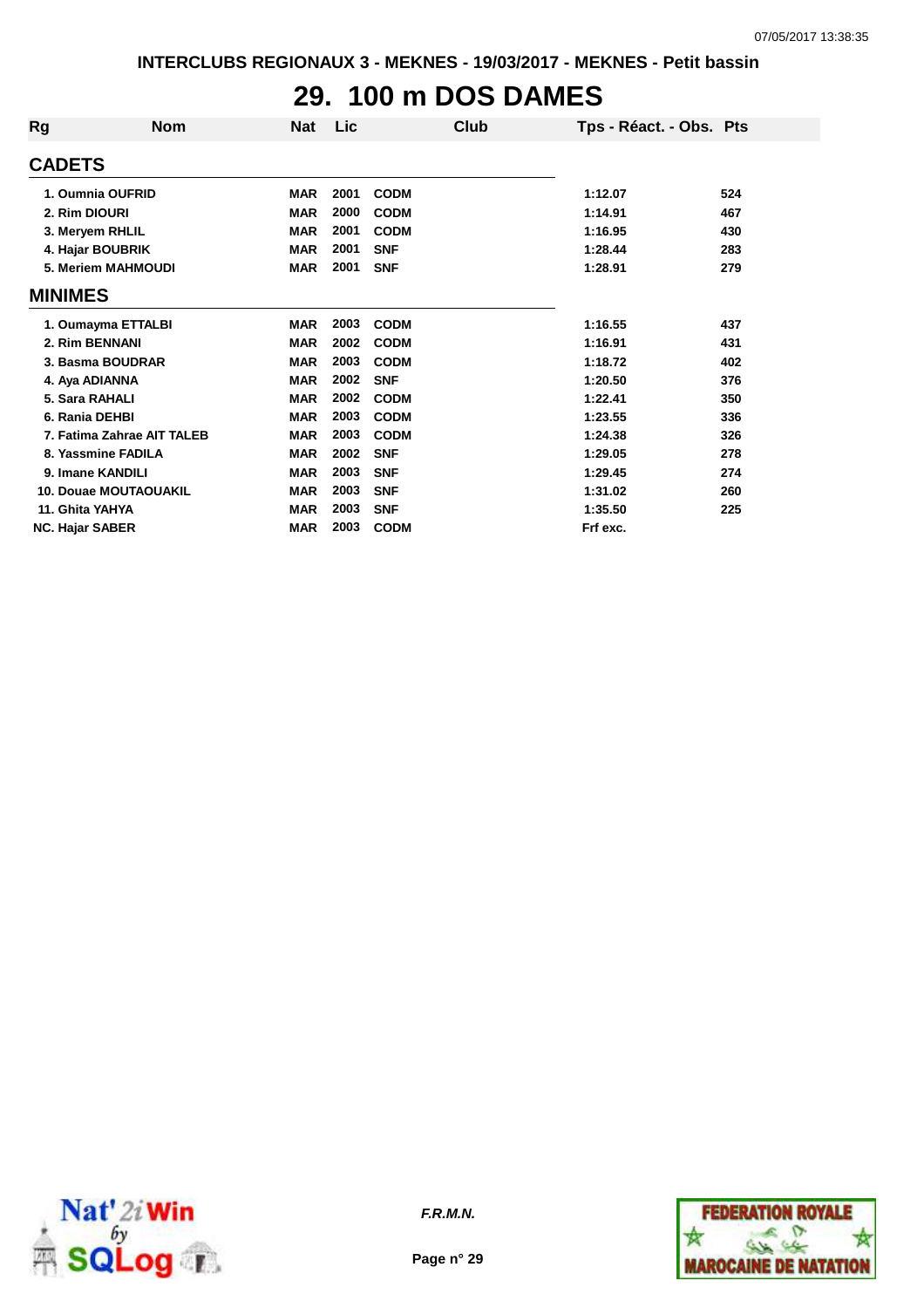#### **30. 1500 m NAGE LIBRE MESSIEURS**

| Rg                                          | <b>Nom</b> | <b>Nat</b>               | <b>Lic</b>   | Club                       | Tps - Réact. - Obs. Pts |            |
|---------------------------------------------|------------|--------------------------|--------------|----------------------------|-------------------------|------------|
| <b>SENIORS</b>                              |            |                          |              |                            |                         |            |
| 1. Said SABER                               |            | <b>MAR</b>               | 1995         | <b>CODM</b>                | 17:10.31                | 604        |
| <b>CADETS</b>                               |            |                          |              |                            |                         |            |
| 1. Abdeljabbar REGRAGUI<br>2. Marouane RAJI |            | <b>MAR</b><br><b>MAR</b> | 2001<br>2000 | <b>CODM</b><br><b>CODM</b> | 17:50.15<br>17:57.11    | 539<br>528 |
| <b>MINIMES</b>                              |            |                          |              |                            |                         |            |
| <b>TLD. Ilyass REMMANE</b>                  |            | <b>MAR</b>               | 2003         | <b>UNO</b>                 | 24:43.59                | 202        |



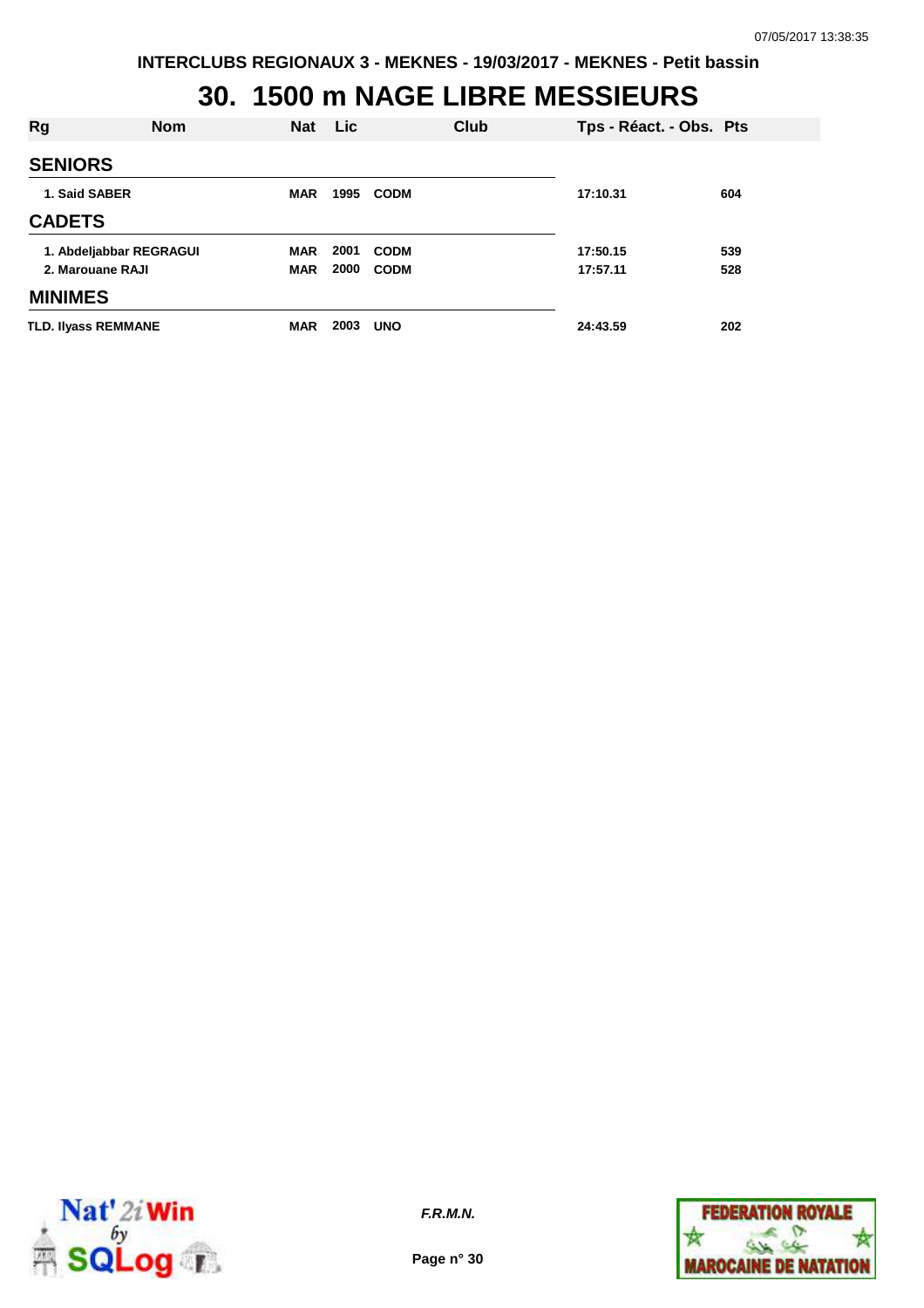#### **31. 50 m NAGE LIBRE DAMES**

| Rg             | <b>Nom</b>                   | <b>Nat</b> | Lic  | Club        | Tps - Réact. - Obs. Pts |     |
|----------------|------------------------------|------------|------|-------------|-------------------------|-----|
| <b>CADETS</b>  |                              |            |      |             |                         |     |
|                | 1. Rim DIOURI                | <b>MAR</b> | 2000 | <b>CODM</b> | 30.73                   | 460 |
|                | 2. Meryem RHLIL              | <b>MAR</b> | 2001 | <b>CODM</b> | 30.95                   | 450 |
|                | 3. Oumnia OUFRID             | <b>MAR</b> | 2001 | <b>CODM</b> | 31.20                   | 440 |
|                | 4. Hajar BOUBRIK             | <b>MAR</b> | 2001 | <b>SNF</b>  | 33.00                   | 372 |
|                | 5. Meriem MAHMOUDI           | <b>MAR</b> | 2001 | <b>SNF</b>  | 34.83                   | 316 |
| <b>MINIMES</b> |                              |            |      |             |                         |     |
|                | 1. Oumayma ETTALBI           | <b>MAR</b> | 2003 | <b>CODM</b> | 28.38                   | 584 |
|                | 2. Hiba LAKNIT               | <b>MAR</b> | 2002 | <b>CODM</b> | 29.48                   | 521 |
|                | 3. Salma REGRAGUI            | <b>MAR</b> | 2002 | <b>USF</b>  | 30.20                   | 485 |
|                | 4. Basma BOUDRAR             | <b>MAR</b> | 2003 | <b>CODM</b> | 30.44                   | 473 |
|                | 5. Rim BENNANI               | <b>MAR</b> | 2002 | <b>CODM</b> | 30.70                   | 462 |
|                | 6. Douae EL MOUJARRADE       | <b>MAR</b> | 2003 | <b>SNF</b>  | 30.77                   | 458 |
|                | 7. Sara RAHALI               | <b>MAR</b> | 2002 | <b>CODM</b> | 31.13                   | 443 |
|                | 8. Aya ADIANNA               | <b>MAR</b> | 2002 | <b>SNF</b>  | 31.27                   | 437 |
|                | 9. Rania DEHBI               | <b>MAR</b> | 2003 | <b>CODM</b> | 31.70                   | 419 |
|                | 10. Fatima Zahrae AIT TALEB  | <b>MAR</b> | 2003 | <b>CODM</b> | 33.88                   | 343 |
|                | 11. Imane KANDILI            | <b>MAR</b> | 2003 | <b>SNF</b>  | 34.06                   | 338 |
|                | 12. Yassmine FADILA          | <b>MAR</b> | 2002 | <b>SNF</b>  | 34.50                   | 325 |
|                | <b>13. Douae MOUTAOUAKIL</b> | <b>MAR</b> | 2003 | <b>SNF</b>  | 36.13                   | 283 |
|                | 14. Ghita YAHYA              | <b>MAR</b> | 2003 | <b>SNF</b>  | 36.47                   | 275 |
|                | <b>TLD. Boutaina OUALI</b>   | <b>MAR</b> | 2003 | <b>CAT</b>  | 38.72                   | 230 |



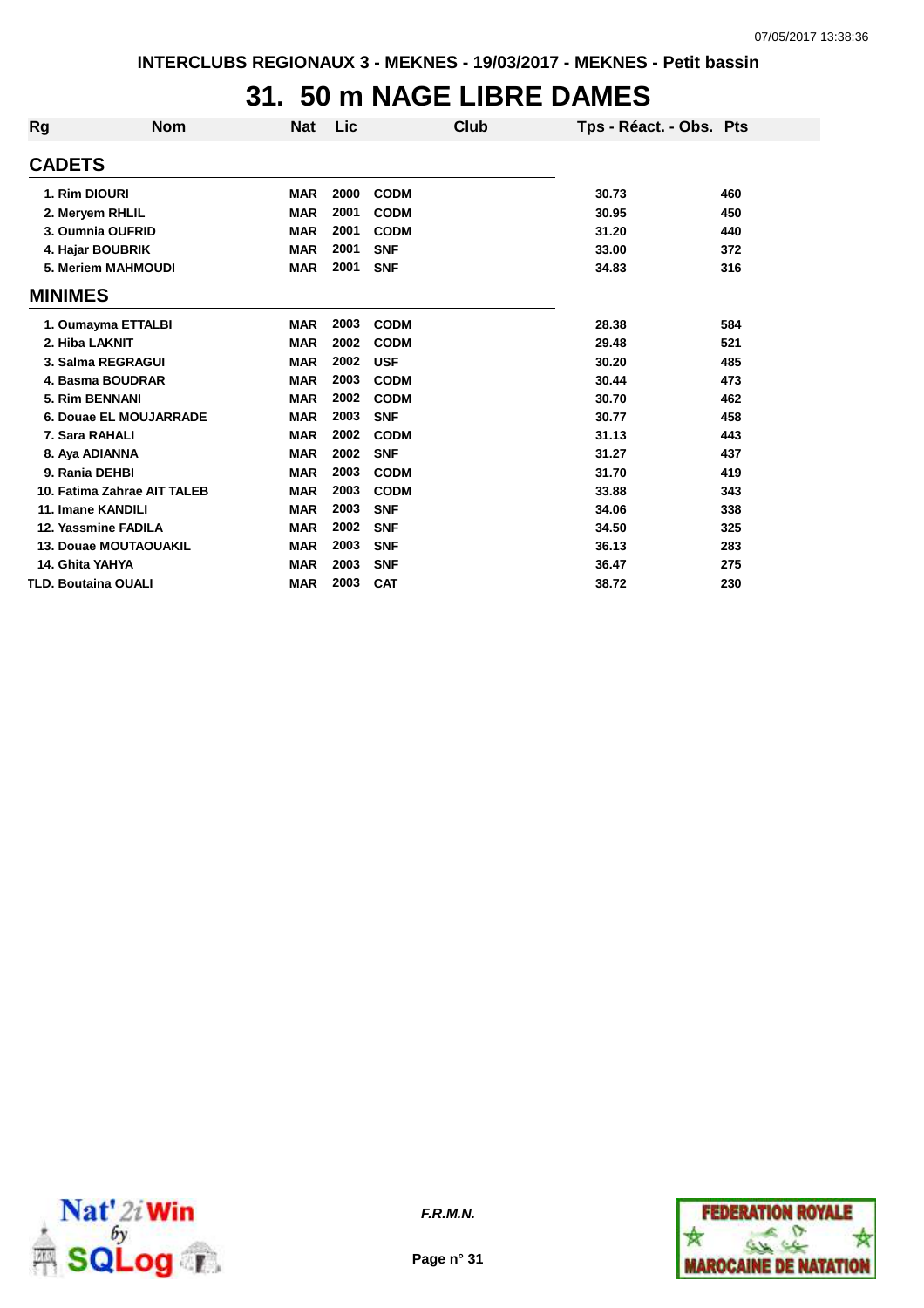## **32. 50 m NAGE LIBRE MESSIEURS**

| Rg | <b>Nom</b>                                   | Nat                      | Lic          |                           | Club | Tps - Réact. - Obs. Pts |            |
|----|----------------------------------------------|--------------------------|--------------|---------------------------|------|-------------------------|------------|
|    | <b>SENIORS</b>                               |                          |              |                           |      |                         |            |
|    | 1. Ahmed Reda ENNAIM                         | <b>MAR</b>               | 1996         | <b>CODM</b>               |      | 25.63                   | 543        |
|    | 2. Youssef AMRI JAMI                         | <b>MAR</b>               | 1997         | <b>SNF</b>                |      | 26.50                   | 491        |
|    | <b>JUNIORS</b>                               |                          |              |                           |      |                         |            |
|    | <b>1. Ali SADOUK</b>                         | <b>MAR</b>               | 1999         | <b>USF</b>                |      | 25.11                   | 577        |
|    | 2. Khalil ISMAILI                            | <b>MAR</b>               | 1998         | <b>CODM</b>               |      | 25.84                   | 530        |
|    | 3. Karim AMARTI                              | <b>MAR</b>               | 1998         | <b>USF</b>                |      | 26.31                   | 502        |
|    | 4. El Mehdi MIMOUNI                          | <b>MAR</b>               | 1998         | <b>UNO</b>                |      | 27.01                   | 464        |
|    | 5. Abderrahman BENNANI                       | <b>MAR</b>               | 1998         | <b>SNF</b>                |      | 28.29                   | 404        |
|    | <b>CADETS</b>                                |                          |              |                           |      |                         |            |
|    | 1. Med Yassine BOUKHARI                      | <b>MAR</b>               | 2001         | <b>CODM</b>               |      | 24.83                   | 597        |
|    | 2. Sami HAMOUCHANE                           | <b>MAR</b>               | 2000         | <b>CODM</b>               |      | 25.24                   | 568        |
|    | 3. Abdellah ETTALBI                          | <b>MAR</b>               | 2000         | <b>CODM</b>               |      | 26.39                   | 497        |
|    | 4. Mohammed SEFRAOUI                         | <b>MAR</b>               | 2000         | <b>UNO</b>                |      | 26.45                   | 494        |
|    | 5. Ilyas BOUDENE                             | <b>MAR</b>               | 2001         | <b>MAS</b>                |      | 26.54                   | 489        |
|    | 6. Abdellah KHARKHACH                        | <b>MAR</b>               | 2001         | <b>USF</b>                |      | 26.72                   | 479        |
|    | 7. El Mehdi SMOUNI                           | <b>MAR</b>               | 2000         | <b>CODM</b>               |      | 27.02                   | 463        |
|    | 8. Hamza BENNOUNA                            | <b>MAR</b>               | 2000         | <b>USF</b>                |      | 27.38                   | 445        |
|    | <b>9. Driss BENCHEIKH</b>                    | <b>MAR</b>               | 2001         | <b>USF</b>                |      | 27.92                   | 420        |
|    | 10. Omar FILALI                              | <b>MAR</b>               | 2001         | <b>USF</b>                |      | 28.28                   | 404        |
|    | 11. Ahmed SABOUNI                            | <b>MAR</b>               | 2000         | <b>UNO</b>                |      | 30.14                   | 334        |
|    | 12. Mohammed Amine BELHADRI                  | <b>MAR</b>               | 2001         | <b>UNO</b>                |      | 32.21                   | 273        |
|    | 13. Soufiane EL MANSOURI                     | <b>MAR</b>               | 2000         | <b>ABN</b>                |      | 32.50                   | 266        |
|    | <b>TLD. Othman HADDOU</b>                    | <b>MAR</b>               | 2000         | <b>ABN</b>                |      | 33.31                   | 247        |
|    | <b>MINIMES</b>                               |                          |              |                           |      |                         |            |
|    | 1. Monssif Hamza TIJARI                      | <b>MAR</b>               | 2002         | <b>CODM</b>               |      | 25.94                   | 524        |
|    | 2. Omar Ahmed ZOUITEN                        | <b>MAR</b>               | 2002         | <b>MAS</b>                |      | 27.27                   | 451        |
|    | 3. Walid DEQQAOUI                            | <b>MAR</b>               | 2003         | <b>USF</b>                |      | 27.40                   | 444        |
|    | 4. Adam SEDDOUK                              | <b>MAR</b>               | 2003         | <b>CODM</b>               |      | 27.47                   | 441        |
|    | 5. Ismail EL HAMOUMI                         | <b>MAR</b>               | 2002         | <b>USF</b>                |      | 27.56                   | 436        |
|    | 6. Yasser ELMAMOUN                           | <b>MAR</b>               | 2003         | <b>CODM</b>               |      | 28.04                   | 414        |
|    | 7. Sami SAMRAH                               | <b>MAR</b>               | 2003<br>2003 | <b>CODM</b>               |      | 28.16                   | 409        |
|    | 8. Adnane BENADADA                           | <b>MAR</b>               | 2003         | <b>SNF</b>                |      | 28.20                   | 407        |
|    | 9. Ayman MEFETTAR<br>10. Oussama EL MOUSSAMI | <b>MAR</b><br><b>MAR</b> | 2003         | <b>SNF</b><br><b>CODM</b> |      | 28.48<br>28.72          | 395<br>386 |
|    | 11. El Mehdi ELKAMYA                         | <b>MAR</b>               | 2002         | <b>SNF</b>                |      | 29.34                   | 362        |
|    | 12. Youssef EL YAZAMI ADLI                   | <b>MAR</b>               | 2002         | <b>USF</b>                |      | 29.75                   | 347        |
|    | 13. Zakaria BEJJI                            | <b>MAR</b>               | 2003         | <b>CODM</b>               |      | 30.41                   | 325        |
|    | 14. Yassir BOUKHDIMI                         | <b>MAR</b>               | 2003         | <b>CODM</b>               |      | 30.55                   | 320        |
|    | <b>15. Youssef MBASSO</b>                    | <b>MAR</b>               | 2002         | <b>UNO</b>                |      | 30.73                   | 315        |
|    | <b>16. Anass KEMMOUNE</b>                    | <b>MAR</b>               | 2003         | <b>SNF</b>                |      | 30.98                   | 307        |
|    | <b>17. Walid EL BOURAKKADI</b>               | <b>MAR</b>               | 2003         | <b>SNF</b>                |      | 31.22                   | 300        |
|    | 18. Ilyass REMMANE                           | <b>MAR</b>               | 2003         | <b>UNO</b>                |      | 31.60                   | 289        |
|    | 19. Abdelmouiz LAMFEDEL                      | <b>MAR</b>               | 2003         | <b>CODM</b>               |      | 32.28                   | 271        |
|    | 20. Ilyas ES SAHELY                          | <b>MAR</b>               | 2003         | <b>SNF</b>                |      | 33.03                   | 253        |
|    | 21. Walid RHZAL                              | MAR                      | 2003         | <b>UNO</b>                |      | 33.07                   | 252        |
|    | 22. Youssef KADIRI HASSANI                   | <b>MAR</b>               | 2003         | <b>SNF</b>                |      | 33.41                   | 245        |
|    | 23. Aymane HAOULANI                          | <b>MAR</b>               | 2003         | <b>CODM</b>               |      | 33.72                   | 238        |
|    | 24. Mohammed TOUIJAR                         | <b>MAR</b>               | 2003         | <b>SNF</b>                |      | 35.53                   | 203        |
|    | <b>TLD. M'hammed RHORCHI</b>                 | <b>MAR</b>               | 2003         | <b>SNF</b>                |      | 36.70                   | 185        |
|    | <b>TLD. Omar OUMOKHTAR</b>                   | <b>MAR</b>               | 2003         | <b>UNO</b>                |      | 37.47                   | 173        |
|    | <b>TLD. Abderrahmane AMMARA</b>              | <b>MAR</b>               | 2003         | <b>CAT</b>                |      | 38.47                   | 160        |